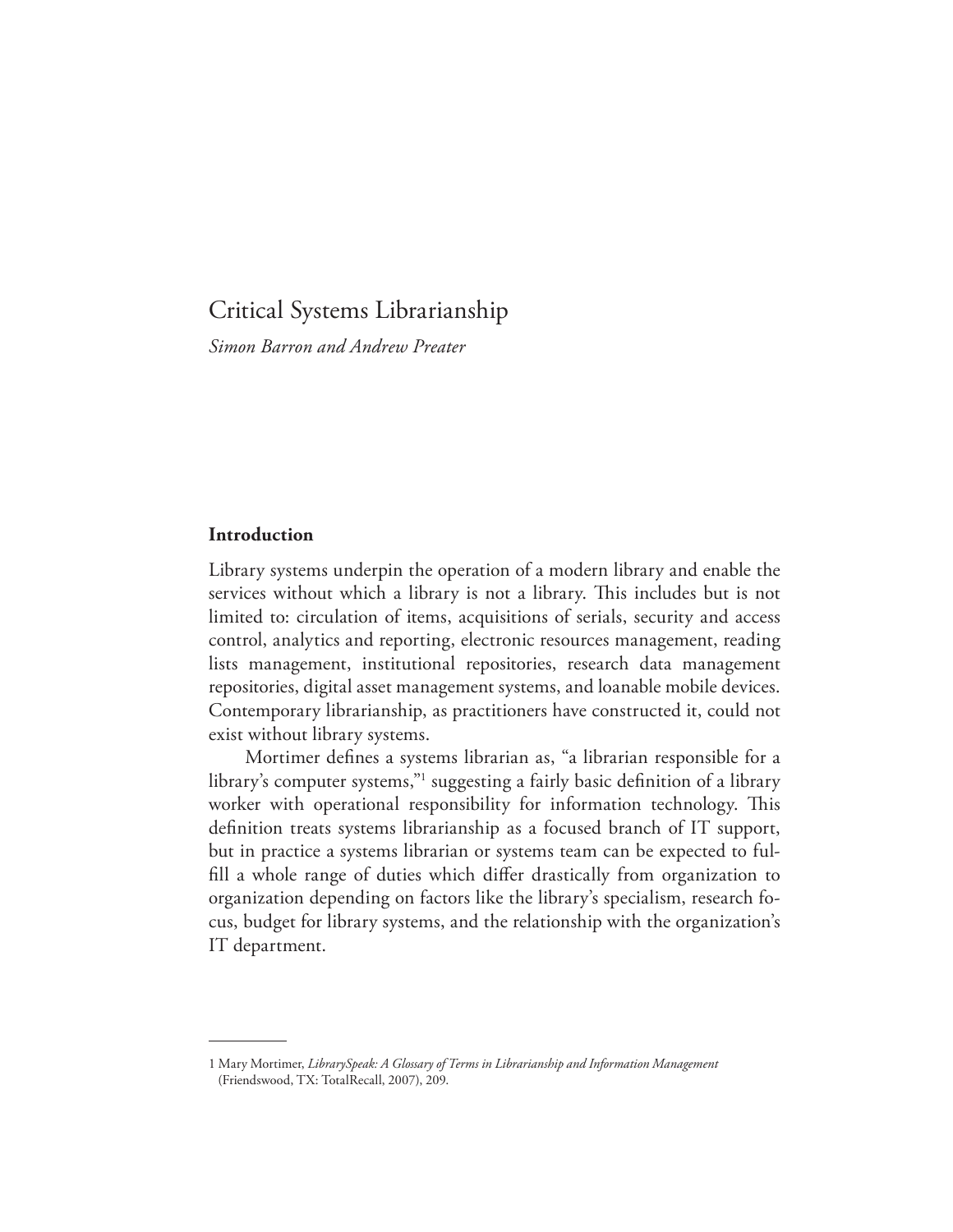Systems workers<sup>2</sup> tend to not only be responsible for operational management of specialist library systems<sup>3</sup> and IT support in the library but also for long-term strategic management of the library's digital infrastructure and technological architecture as well as its overall approach to digital content and online presence. Systems librarianship therefore combines aspects of strategic management and integration of new technologies as well as operational maintenance and support and so represents a nexus of power in contemporary library services.

The underpinning role of systems librarianship in the daily functioning of libraries and the everyday demands of keeping a service up and running has led to an excessive focus on the practical in systems librarianship. With technological developments to be aware of, operational support to deliver, and new developments to implement, systems workers have little time or energy to digest and discuss theory relevant to their practice and less still to critically reflect on how to apply theory to practice. This preoccupation with the dayto-day works to preclude systems workers from developing an integrative and refective 'praxis' meaning, in Budd's terms, "action that carries social and ethical implications and is not reducible to technical performance of tasks."4

Critical systems librarianship centrally involves critical refection which allows systems workers to question the underlying values, assumptions, and power relations ingrained in their daily practices and the institutions within which they work: this is essential to both theoretical questioning and developing strategies to contest these power imbalances.5 Our approach of critical systems librarianship actively uses critical theory and an awareness that we are positioned within white supremacist capitalist patriarchy to inform how we practice systems work. Critical systems librarianship is the practice of library systems work aligned with critical librarianship, a "movement of library workers dedicated to bringing social justice principles into our work in libraries."<sup>6</sup> This is particularly relevant given the skewed relations of

<sup>2</sup> Throughout this chapter we use "systems worker" to stand in for terms like "systems librarian" or "library systems worker." We use this as an inclusive defnition covering any individual whose roles contain responsibilities for administering library systems regardless of job title or qualifcation.

<sup>3</sup> "Specialist library systems" refers to software and hardware that perform tasks unique to a library such as circulation of print books, acquisitions of serials, electronic resource management, reading list management, and so on. Software may include library management systems and library services platforms, search and discovery interfaces, institutional repositories, research data management repositories, and digital asset management. Hardware may include access control and security systems, loanable mobile devices, circulation self-service machines, printers and photocopiers, or microform readers.

<sup>4</sup> John M. Budd, "The Library, Praxis, and Symbolic Power," The Library Quarterly: Information, *Communication, Policy* 73, no 1 (2003): 20, https://doi.org/10.1086/603373.

<sup>5</sup> Gillie Bolton, *Refective Practice*, 4th ed., (London: Sage, 2014), 7–10, doi:10.1086/603373.

<sup>6</sup> Critlib, "About / Join the Discussion," *Critlib.org*, accessed December 8, 2017, http://critlib.org/about/.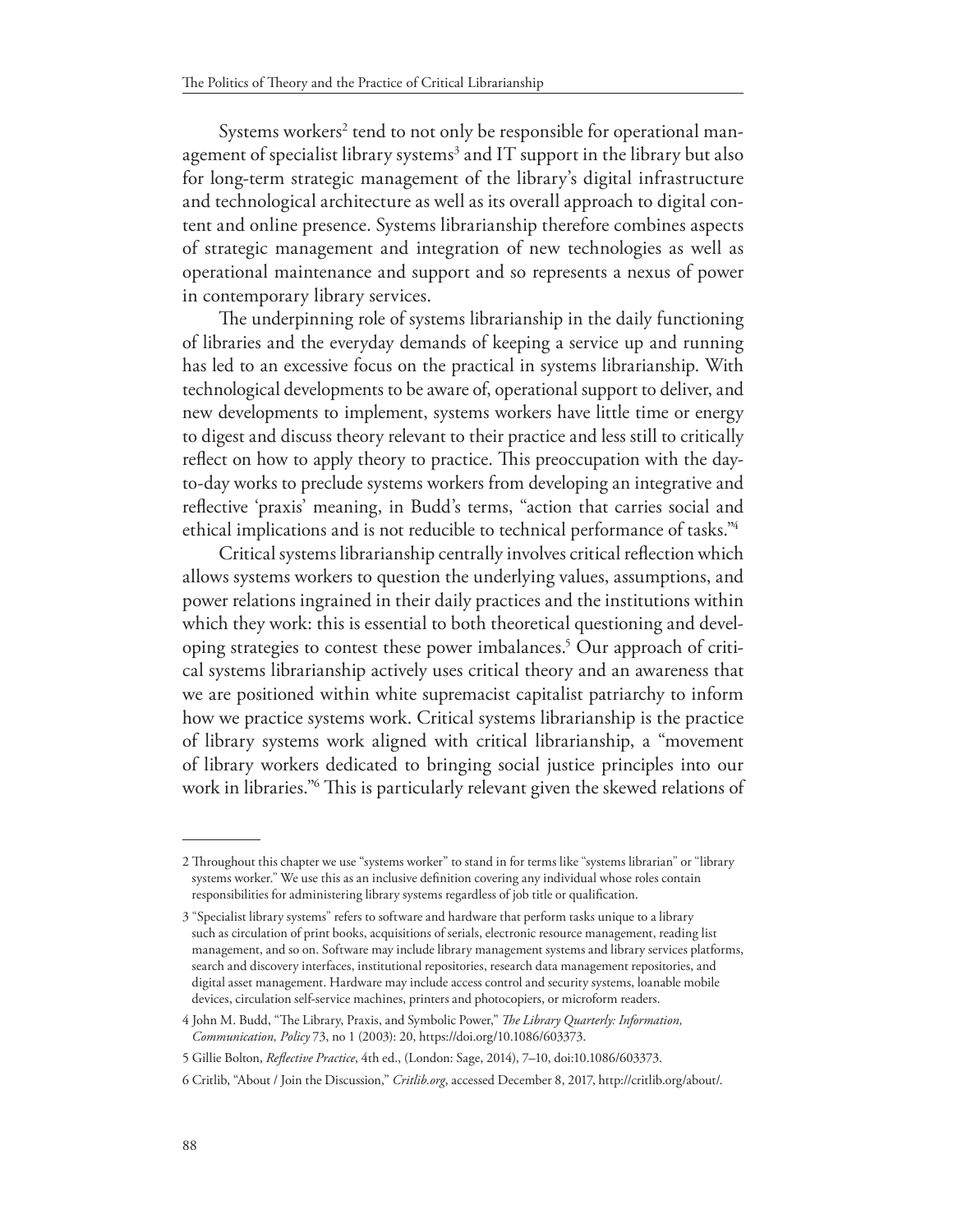power of systems work and our current dependence on software suppliers. Centering the importance of this power relation, we refect critically to "[ask] what questions, issues, or ways of thinking have been privileged, by whom and for what reasons?"7

Systems librarianship in the minority world is a relatively under-theorized and ahistorical area of librarianship.<sup>8</sup> Though we see conferences devoted to themes such as "the power of digital,"9 or how libraries are "responding to challenge through innovation,"<sup>10</sup> we see little mainstream discussion about how systems librarianship can respond to its position within minority world capitalism, about social justice issues, about equality, diversity, and lack of representation among systems workers, about ethical questions around information security, privacy, closed-source technologies and the information commons, and the neoliberal monopolizing of the library systems marketplace. The popularity of Critlib Twitter discussions and the existence of peer-reviewed edited collections such as this one do not yet refect mainstreaming of critical approaches to systems work. We do not agree with Farkas's assessment that "critical librarianship has become a force that pervades every area of our work,"11 as this does not refect our experience of the very limited spaces within mainstream library systems discourse which is aforded to critical approaches, and the discomfort with which critical approaches are met by practitioners.

This is not to say there is no discussion of critical practice in systems librarianship and library technology. Among others there is Galvan's discussions of power relations in relationships between libraries and systems suppliers,<sup>12</sup> Riedsma's exploration of algorithmic bias in library discovery,<sup>13</sup> the radical pedagogical praxis of Macrina's Library Freedom Project, which

<sup>7</sup> Elizabeth Smith, "Teaching Critical Reflection," *Teaching in Higher Education* 16, no. 2 (2011): 217, doi:10.1080/13562517.2010.515022.

<sup>8</sup> Gloria J. Leckie and John E. Buschman, "The Necessity for Theoretically Informed Critique in Library and Information Science (LIS)," in *Critical Teory for Library and Information Science*, eds. Gloria J. Leckie, Lisa M. Given, and John E. Buschman (Santa Barbara, CA: Libraries Unlimited, 2010), xi. Additionally, we follow David James Hudson in using Shahidul Alam's term "majority world" rather than referring to, for example, the "Tird World" or "less-developed countries." Alam coined this term to address the negative stereotypical associations and connotations of such terms; for the authors it serves also as a reminder that we write from a "minority world" perspective of a small fraction of humankind.

<sup>9</sup> Jisc, *Jisc Digital Festival 2016*, https://www.jisc.ac.uk/events/jisc-digital-festival-02-mar-2016.

<sup>10</sup> Information Today, Inc., *Internet Librarian International 2016,* http://www.internet-librarian.com/2016/.

<sup>11</sup> Meredith Farkas, "Never Neutral: Critical Librarianship and Technology," *American Libraries*, January 3, 2017, https://americanlibrariesmagazine.org/2017/01/03/never-neutral-critlib-technology/.

<sup>12</sup> Angela Galvan, "Architecture of Authority," *Angela Fixes Tings* (blog), December 5, 2016, https://asgalvan.com/2016/12/05/architecture-of-authority/.

<sup>13</sup> Matthew Riedsma, "Algorithmic Bias in Library Discovery Systems," *Matthew Reidsma* (blog), March 11, 2016, https://matthew.reidsrow.com/articles/173.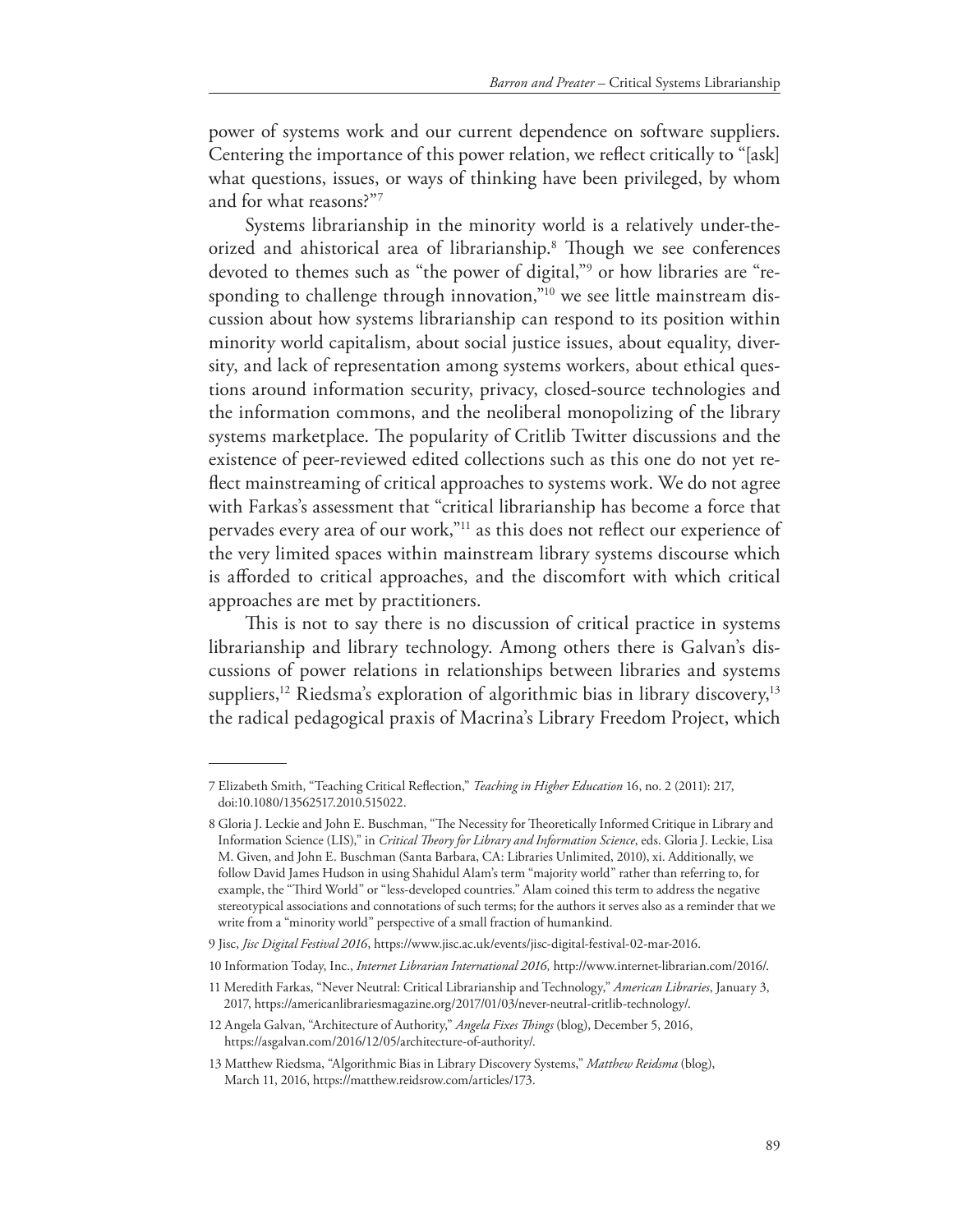"teach[es] librarians about surveillance threats, privacy rights and responsibilities, and digital tools to stop surveillance,"<sup>14</sup> and the social justice focuses developed and fostered by the Mashcat<sup>15</sup> and Code4lib<sup>16</sup> communities.

In this chapter we aim to perform a meta-analysis and synthesize this existing work into a cohesive approach to critical systems librarianship. Our approach is informed by diverse perspectives and ethical lenses including gender studies,<sup>17</sup> feminist technology studies<sup>18</sup> and care ethics,<sup>19</sup> critical race theory,<sup>20</sup> critical pedagogy,<sup>21</sup> critical management studies,<sup>22</sup> and the class analyses of critical theory.<sup>23</sup> We seek to enable and facilitate a critically-informed, refective, and refexive approach to systems work with specifc focus on how information technologies are applied in library work. In discussing "praxis" or "critical practice," we follow Schroeder and Hollister's defnition of critical practice as "the application of a critical theory to one's professional life or to one's societal environment."24 In this chapter, we will apply theory to several areas of practice in systems librarianship.

# **Teoretical Foundations**

# *Non-Neutrality of Library Technologies*

We start this chapter by outlining principles, assumptions, and problems fundamental to our approach before moving on to discuss how power relations inform our practice of systems librarianship and then diving into how power impacts social justice in several practical areas of systems librarianship.

<sup>14</sup> Library Freedom Project, "What is the Library Freedom Project?" *Library Freedom Project*, June 2, 2016, https://libraryfreedomproject.org/whoweare/.

<sup>15</sup> Mashcat, "Mashcat: Mashed Catalogue Data / Cataloguers and Developers," *mashcat*, accessed December 9, 2017, http://www.mashcat.info/.

<sup>16</sup> Code4lib, *code4lib.org*, accessed December 9, 2017, https://code4lib.org/.

<sup>17</sup> Judith Butler, *Gender Trouble* (Reprint, Abingdon, UK: Routledge, 1999).

<sup>18</sup> Francesca Bray, "Gender and Technology," *Annual Review of Anthropology* 36 (2007): 37–53, doi:10.1146/ annurev.anthro.36.081406.094328.

<sup>19</sup> Joan C. Tronto, "An Ethic of Care," in *Feminist Teory: A Philosophical Anthology*, eds. Ann E. Cudd and Robin O. Andreasen (Oxford: Blackwell, 2005), 251–63; Bethany Nowviskie, "On Capacity and Care," *Nowviskie.org* (blog), October 4, 2015, http://nowviskie.org/2015/on-capacity-and-care/.

<sup>20</sup> bell hooks, *Teaching to Transgress* (Oxford: Routledge, 1994).

<sup>21</sup> hooks, "Teaching to Transgress"; Paulo Freire, *Pedagogy of the Oppressed,* trans. Myra Bergman Ramos, 2nd ed. (London: Penguin, 1993); Paulo Freire, *Pedagogy of Hope*, trans. Robert R. Barr (London: Bloomsbury, 1994).

<sup>22</sup> Mats Alvesson, Todd Bridgman, and Hugh Willmott, eds., *Te Oxford Handbook of Critical Management Studies* (Oxford: Oxford University Press, 2009).

<sup>23</sup> Andrew Feenberg, *Te Philosophy of Praxis* (London: Verso, 2014).

<sup>24</sup> Robert Schroeder and Christopher V. Hollister, "Librarians' Views on Critical Theories and Critical Practices," *Behavioral and Social Sciences Librarian* 33, no. 2 (2014): 91–119, doi:10.1080/01639269.2014.912104.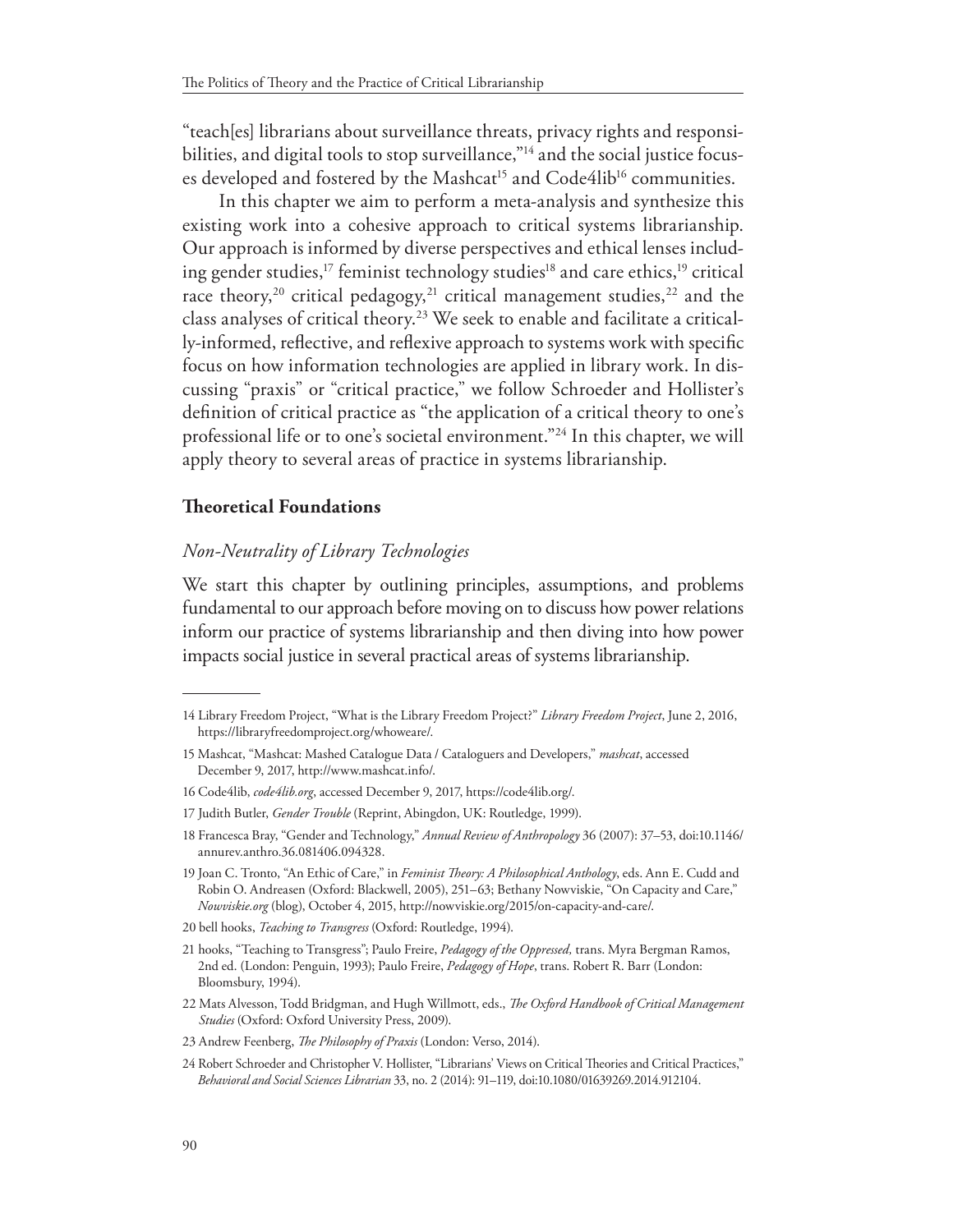Accepting libraries and technology as non-neutral is central to critical practice, as is an acknowledgement that adopting a position of neutrality refects a deliberate choice to side with the status quo. Within librarianship, criticism of library neutrality is a relatively widespread and accepted concept. Jaeger and Sarin summarize criticism in this area, including a case study of teaching digital literacy to demonstrate how library education is inherently political: no aspect whatsoever, from information itself, to user's biases, to the librarian's pedagogical mission, is neutral.<sup>25</sup> In the library technology space, Sadler and Bourg remind us we are part of this milieu, and in seeing things up close, "it might not be so easy to recognize current examples of supposedly neutral practice in libraries that are actually perpetuating … power imbalances. Those of us creating library software and building digital libraries must also address this issue."26 Radical replies to this issue exist, for example, Bourg's argument that "we can and should leverage both [libraries and technologies] in the service of social justice,"<sup>27</sup> and Tillman's call to reject this status quo in multiple aspects of our practice.<sup>28</sup>

However even with awareness of the power relations at play that bias our understanding of, and interactions with, technology, operationalizing critical practices can be challenging or impossible with current technology platforms. The library systems market is dominated by an established base of closed software systems and technologies for library management and discovery. As Breeding explains, the ongoing trend is towards cloud-hosted, closed software under supplier control,<sup>29</sup> with recent market growth and mergers and acquisitions cementing the position of a relatively few software suppliers.<sup>30</sup> Unpacking this issue, Feenberg states, "technological systems impose technical management on human beings;<sup>"31</sup> so technologists are

<sup>25</sup> Paul T. Jaeger and Lindsay C. Sarin, "All Librarianship is Political: Educate Accordingly," *Te Political Librarian* 2, no. 1 (2016), http://openscholarship.wustl.edu/pollib/vol2/iss1/8.

<sup>26</sup> Bess Sadler and Chris Bourg, "Feminism and the Future of Library Discovery," *Code4lib Journal* 28, (2015), http://journal.code4lib.org/articles/10425.

<sup>27</sup> Chris Bourg, "Libraries, Technology, and Social Justice," *Feral Librarian* (blog), October 7, 2016, https://chrisbourg.wordpress.com/2016/10/07/libraries-technology-and-social-justice/.

<sup>28</sup> Ruth Kitchin Tillman, "Editorial: Introspection as Activism, or, Getting Our Houses in Order," *Code4lib Journal* 35 (2017), http://journal.code4lib.org/articles/12232.

<sup>29</sup> Marshall Breeding, "Library Systems Report 2016: Power Plays," *American Libraries*, May 2, 2016, https://americanlibrariesmagazine.org/2016/05/02/library-systems-report-2016/.

<sup>30</sup> Marshall Breeding, "Mergers and Acquisitions," *Library Technology Guides*, accessed December 9, 2017, https://librarytechnology.org/mergers/.

<sup>31</sup> Andrew Feenberg, "A Critical Theory of Technology," in *Information Technology in Librarianship: New Critical Approaches*, eds. Gloria. J. Leckie and John E. Buschman (Westport, CT: Libraries Unlimited, 2008), 31–46.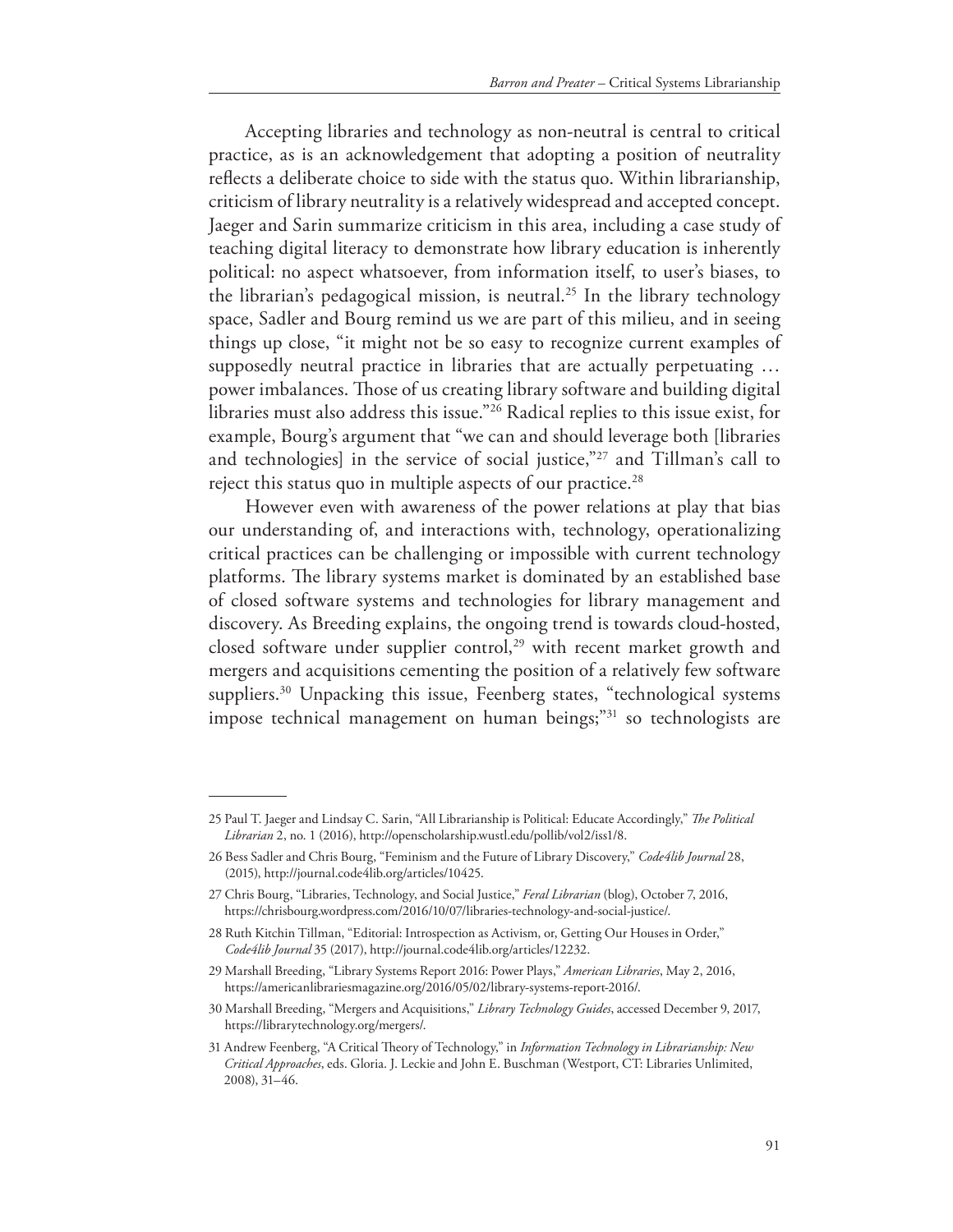limited to tinkering around the edges of practice in ways that can be uneasily tolerated by our institutions and software suppliers.

# *Power in Systems Librarianship*

Acknowledging the myriad power relations involved in systems librarianship is fundamental to critical theorizing and practice. Our approach to critical systems librarianship embraces a Foucauldian approach to power in library systems practice in which "power" can refer to control exercised through subtle methods of coercion that one party operates over another rather than only focusing on direct methods of control.<sup>32</sup> Central to critical systems librarianship is understanding how power operates in systems librarianship and using this knowledge to adjust practice to foreground social justice issues in our work.

Power relations in systems librarianship can be seen in implicit hierarchies within this area of work: the library's (and the system worker's) relationships to other entities within white supremacist capitalist patriarchy, particularly focusing on the library's (and the systems worker's) relationships to library users, the library's (and the systems worker's) relationships to systems suppliers, and the system worker's relationship to the library itself. Critical systems librarianship seeks to scrutinize these power relations to redress imbalances in favor of social justice: "a willingness to challenge common sense assumptions and to question the status quo. In other words, to open up the 'black box' of information technology and scrutinize the power relations inscribed within it which may repress or constrain."33

#### Power and Library Systems Suppliers

The relationship between libraries and library systems suppliers is one of the most impactful examples of skewed power relations in systems librarianship since it centers on the *sine qua non* of systems librarianship, the library systems themselves. This power relation is heavily skewed in favor of software suppliers. As Galvan writes, "vendors now have so much power in libraries their products show up in our job descriptions."<sup>34</sup> Examples of this, quoted here anonymously, from the authors' experience of job requirements for product-specifc skills and knowledge include: "Exploit the Library Management and Discovery Systems (Alma and

<sup>32</sup> Michel Foucault, *Discipline and Punish*, trans. Alan Sheridan (London: Penguin, 1991), 222.

<sup>33</sup> Bill Doolin, "Information Technology as Disciplinary Technology: Being Critical in Interpretive Research on Information Systems," *Journal of Information Technology* 13, no. 4 (1998): 307, doi:10.1057/jit.1998.8.

<sup>34</sup> Angela Galvan, "Architecture of Authority."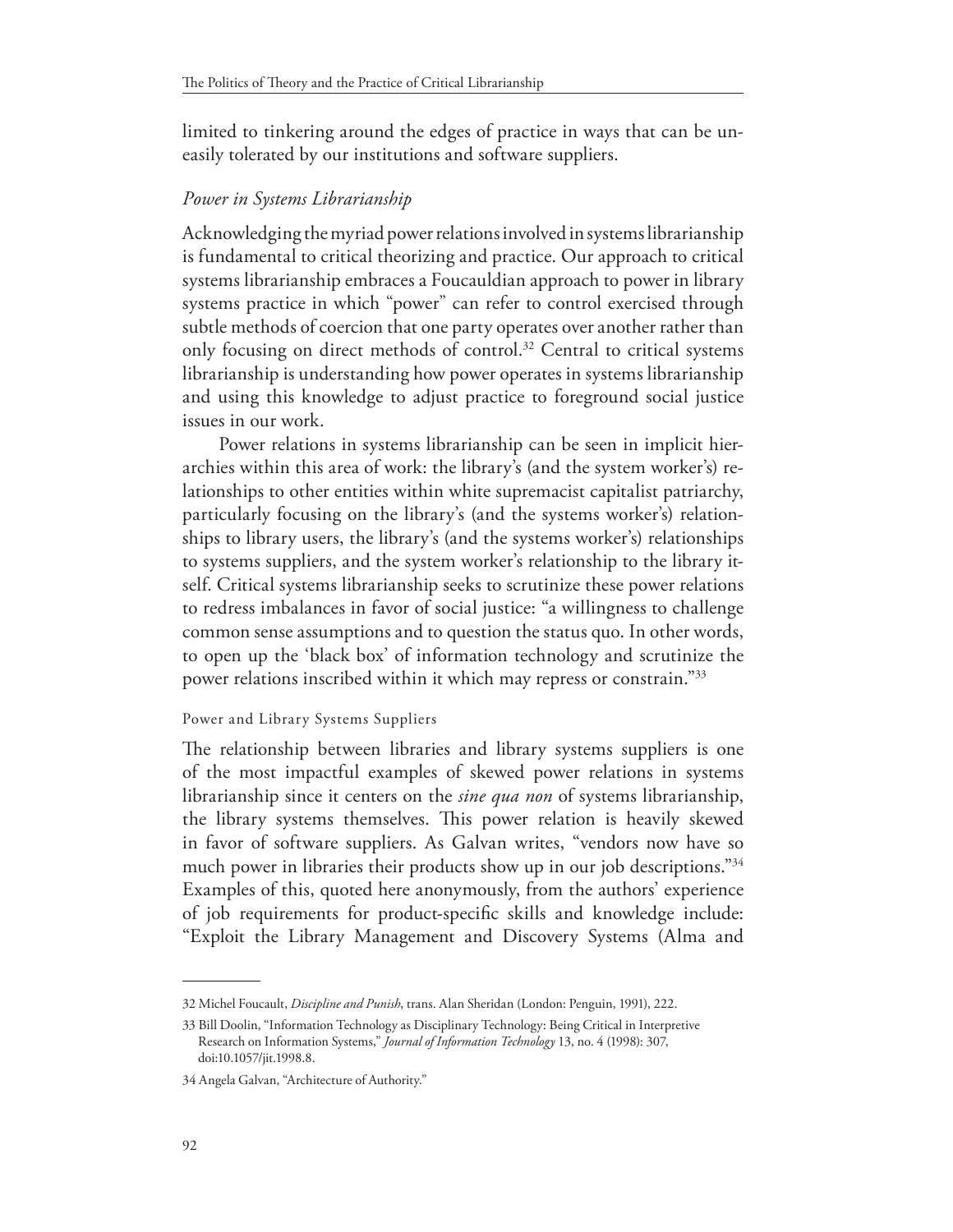Primo) for access and discoverability of online content, both on and offsite"; "Experience of developing around the Unicorn, SFX and/or MetaLib library software"; and "Experience of working closely with the Innovative Library Management System." Galvan outlines several examples of how software suppliers exercise power over libraries and, in so doing, further their own commercial interests at the expense of the ethical interests of the library. Her examples give two major ways that suppliers exercise power: through systems design and through library staf labor and attitudes.

Using the example of Alma, the library services platform developed by Ex Libris, Galvan demonstrates how system design constrains the practice of librarianship. Alma—and specifcally Alma Analytics, the system's reporting module—was consciously designed to present data and analytics based on what Ex Libris developers thought would be valuable for the library staff user rather than what the library staff user actually does find valuable. Similarly, Galvan argues that library discovery systems are designed to look like Google but to act like Amazon. These commercial discovery layers "[prioritize] the results from certain content over others. It's in Ex Libris's best interest to prioritize ProQuest databases [because ProQuest owns both Ex Libris and the databases], just like EDS [EBSCO Discovery Service] prioritizes EBSCO products."35

Reidsma has also written about the bias in commercial library discovery layers.36 In his study of algorithmic bias in ProQuest's Summon, Reidsma discovers Summon presents inappropriate 'Topic Explorer' results to the user, which Galvan explains is because it was deliberately designed to add Wikipedia to the Summon index rather than query Wikipedia's API.<sup>37</sup> Through attempting to centralize control of their product, ProQuest compromised the quality of search results presented to the user. Reidsma's study also suggests that the bias in the algorithm refects the biases of wider society against marginalized communities: there are specifc biases against women, the LGBT community, Islam, and mental illness. These systems are therefore complicit in the perpetuation of societal inequalities which reinscribe the privilege of those who control and exercise power. Simply put, the imbalanced power relations in systems librarianship refect those of society.

We also see suppliers exercising their power in the design of modern systems infrastructure and software-as-a-service. Software-as-a-service or cloud-hosting is a software infrastructure in which, rather than providing

<sup>35</sup> Galvan, "Architecture of Authority."

<sup>36</sup> Matthew Riedsma, "Algorithmic Bias in Library Discovery Systems."

<sup>37</sup> Angela Galvan, "Architecture of Authority." "API" refers to an Application Programming Interface that provides a way for a machine to programatically interact with a system, for example, to query or edit data.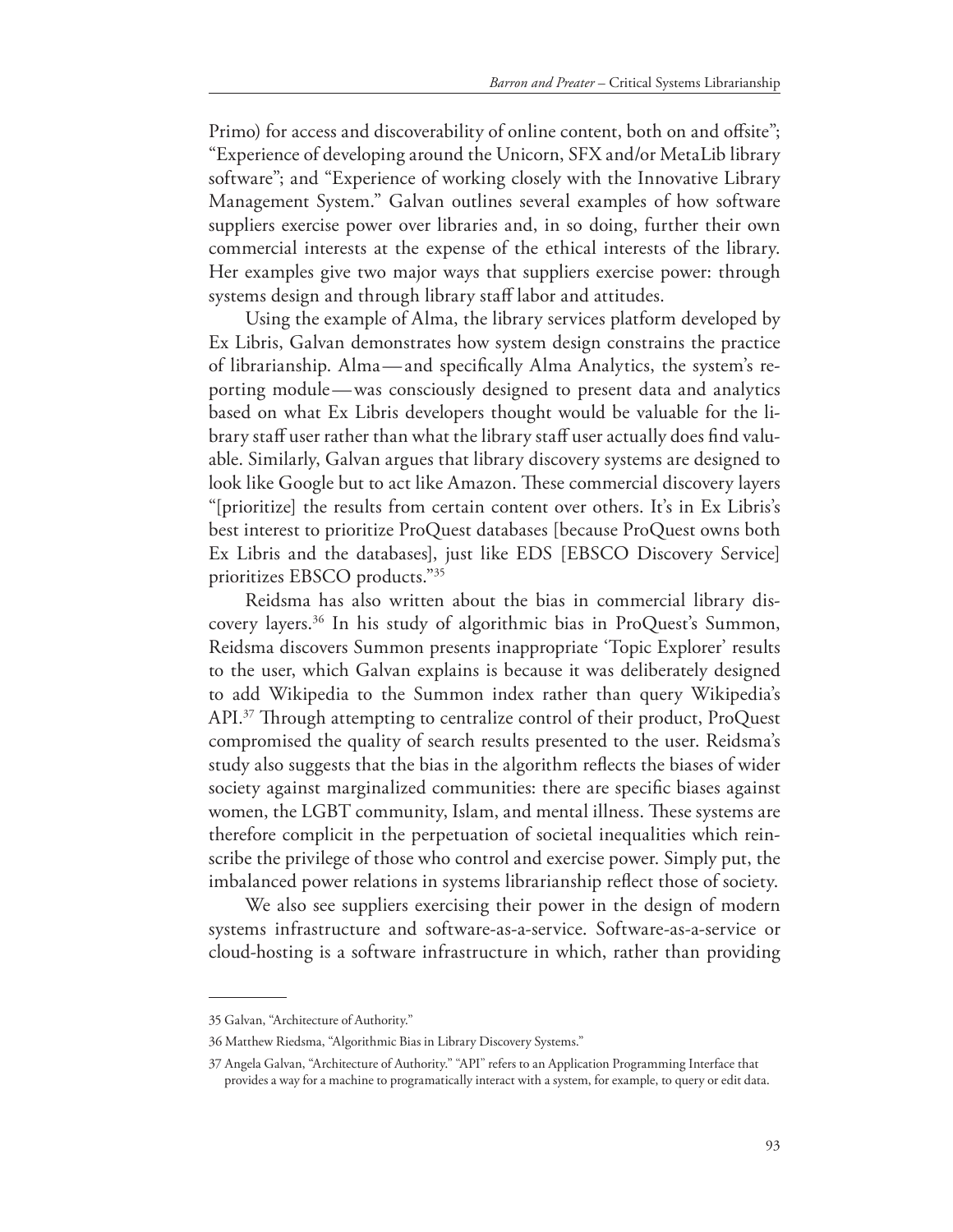software to install on a server under your control, a supplier runs the software for you on a remote server which you access over the internet. This is the model of much contemporary software ofered at zero monetary cost, such as Google's suite of products. Cloud computing comes with a "Faustian bargain,"38 relieving systems librarians of the need to maintain servers, install updates, and deal with technical issues themselves but also shifting control over those systems to the supplier.

In library systems, cloud-hosting often uses a multi-tenant architecture in which several instances of the same piece of software all run on the same server infrastructure used by multiple customers. This saves the supplier from running a server per customer and simplifes software development, testing, and change control. A multi-tenant server has the same structure as Bentham's Panopticon: a prison in which the guards can see every prisoner but the prisoner cannot see the guards, cannot know when they are being monitored, and cannot see the other prisoners around them. On a multi-tenant server, the supplier can monitor everything that the customer does but the customer cannot see what the supplier does, what the supplier is monitoring, and which other customers share that server. The prisoner in the Panopticon must assume they are being monitored at all times and behave accordingly. In Doolin's terms:

The development of information systems to monitor and scrutinize particular organizational activities facilitates control by making individuals within an organization both calculable and calculating with respect to their own actions. This invokes the notion of an electronic panopticon, in which organizational participants are enlisted in their own control through their belief that they are subject to constant surveillance.<sup>39</sup>

Software upgrades can also be restricted. Suppliers often sell their products giving the impression that systems can be customized and that customers can opt out of updates if they wish. In reality, key features are often restricted to specifc upgrade paths. Ex Libris, for example, allows current Primo customers to keep their locally-hosted installations of Primo. However, Alma is engineered to work efectively only with the softwareas-a-service version of Primo so a customer who wants to upgrade from a legacy library system to Alma is not free to use a locally-hosted installation of Primo. In marketing terms this is framed as giving users choice, when actually there is no choice.

<sup>38</sup> Phillip Rogaway, "Te Moral Character of Cryptographic Work," (presentation, Asiacrypt 2015,

Auckland, New Zealand, December 2015), http://web.cs.ucdavis.edu/~rogaway/papers/moral-fn.pdf. 39 Bill Doolin, "Information Technology as Disciplinary Technology," 306.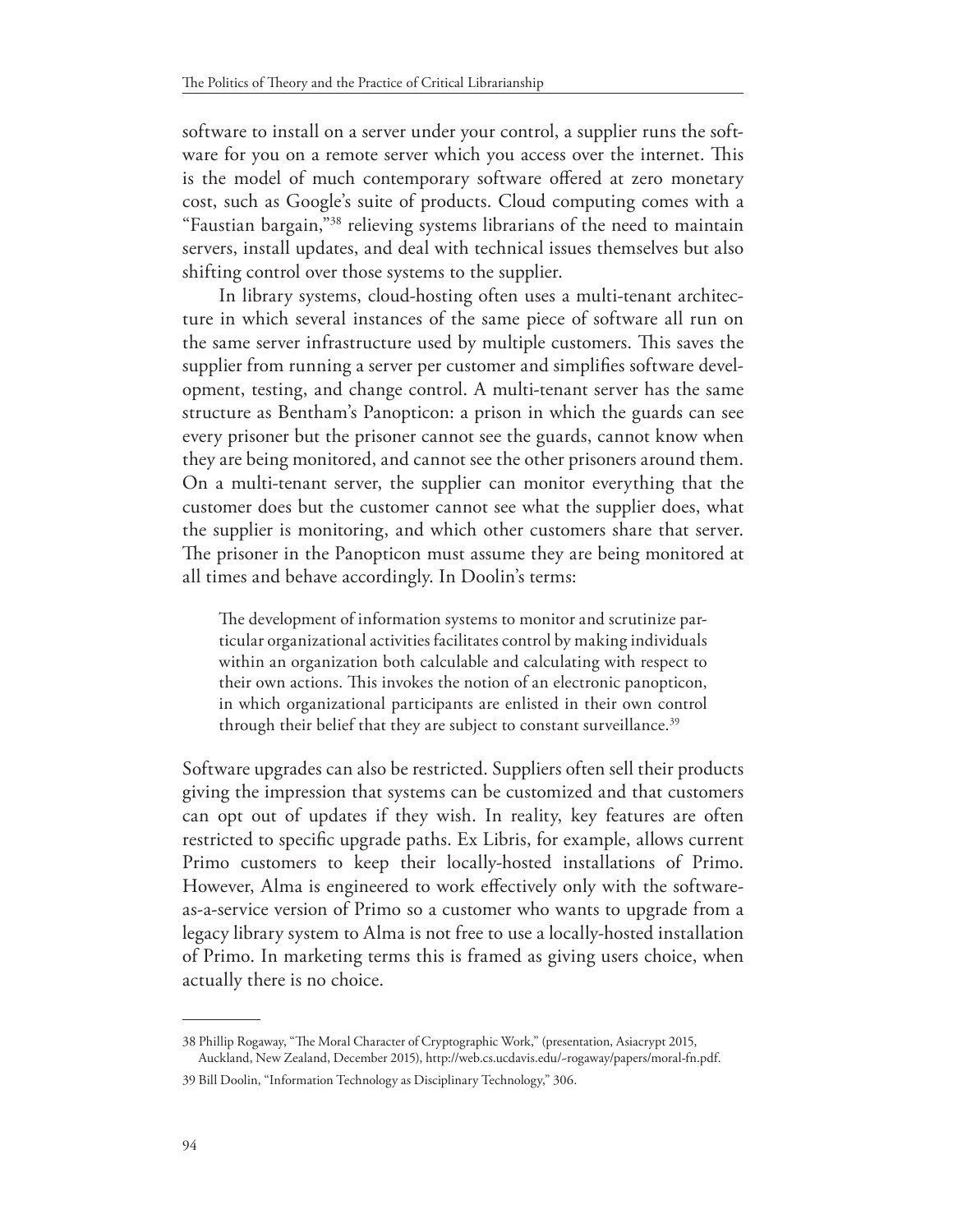In addition to systems design, library systems suppliers exercise power through infuencing the labor and attitudes of library staf. Galvan discusses how library systems suppliers develop online spaces where systems librarians can discuss the supplier's products and outline changes or enhancements they would like to see in the software. These community areas act as proprietary mirrors of the online social areas that Coleman researches around community-developed software, particularly the Unix-like operating system, Debian.<sup>40</sup> But whereas community developers are actively contributing to open-source projects, systems librarians contributing to supplier-hosted community areas are providing free labor to improve a system for which they have already paid: "We're one of the only industries that pays for the privilege of improving products, just to get them to work the way we needed them to in the first place."<sup>41</sup> In terms of library staff attitudes, Galvan argues that:

One of the most powerful ways vendors have infuenced the academic library environment is through the systematic relocation of core values from libraries to vendors via our software. Libraries articulate those values—often at the expense of our salaries or better benefts—but the execution of our values manifest in library systems developed by third parties with competing interests.<sup>42</sup>

Scrutinizing the core values of librarians and library systems suppliers highlights the fundamental confict between these values: systems librarians want the best possible software to run our libraries and meet the needs of our users; software companies want to produce the minimum viable product to maximize their profits. The supplier's goal is reasonable under capitalism but is in confict with the goal of systems librarians; in Kriss's terms, "it is increasingly clear that our interests, as software-using humans, are diverging from the interests of software companies."43

Software suppliers' preferences and values lead and infuence libraries and their users, based on the reproduction of suppliers' approaches and values. Underwood, for example, highlights the wide-ranging efect of full-text

<sup>40</sup> Gabriella Coleman, "Code is Speech: Legal Tinkering, Expertise, and Protest among Free and Open Source Software Developers," *Cultural Anthropology* 24, no. 3 (2009): 420–54, doi:10.1111/j.1548- 1360.2009.01036.x; Gabriella Coleman, *Coding Freedom* (Oxford: Princeton University Press), 124–58.

<sup>41</sup> Angela Galvan, "Architecture of Authority."

<sup>42</sup> Galvan, "Architecture of Authority."

<sup>43</sup> Jesse Kriss, "Anti-Capitalist Human Scale Software (and Why it Matters)," *Medium* (blog), February 10, 2016, https://medium.com/@jkriss/anti-capitalist-human-scale-software-and-why-it-matters-5936a372b9d#. f6ml8gkuv.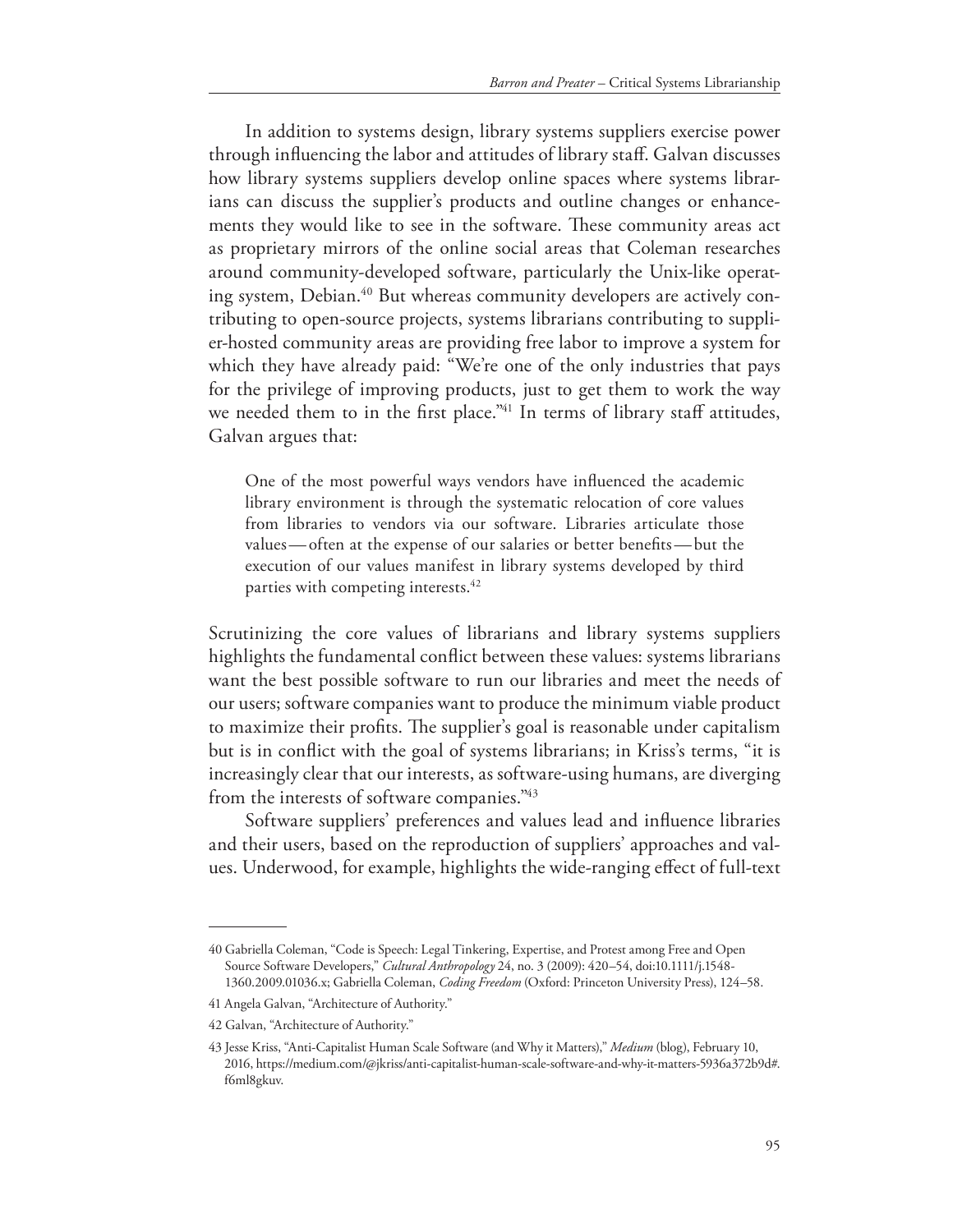search and relevance ranking on scholarly practices in the humanities after these methods became "invisibly naturalized" from the 1990s onwards.<sup>44</sup> This is most problematic because software suppliers' ranking algorithms are almost always proprietary and closed, whereas "researchers can never aford to treat algorithms as black boxes that generate mysterious authority. If we're going to use algorithms in our research, we have to crack them open and fnd out how they work."45 Ex Libris, for example, has a tool for internal diagnostic use that explains why a particular item is ranked the way it is by the Primo Central Index search algorithm, but this is not made available to its customers. This highlights the tensions of systems librarianship, and arguably librarianship in general, under capitalism. This understanding of power relations in systems librarianship will undergird and inform our ensuing discussion of other aspects of critical systems librarianship.

# **Application to Practice**

## *Privacy*

Outside the realm of library systems there are a number of other areas of concern to critical systems librarianship, one of which is data security. Following the 2013 Snowden revelations exposing vast programs for state and corporate mass surveillance across the minority world, there has been more discussion in library discourse about digital privacy and information security. Individually identifable personal data being accessible to the state, corporations, and adversarial hackers should be of particular concern to librarians and information professionals. Clark says, "As a profession that has developed many of the 'norms of intellectual freedom and privacy' … librarianship should be concerned about a programme of mass surveillance that threatens intellectual freedom and privacy."46

This is a particular focus for systems librarianship as systems workers often have direct responsibility for library systems and the data contained therein. In terms of power relations, systems workers focused on practice rarely scrutinize the power and social justice implications of managing systems that store so much personal data about library users. Library management systems usually have a database record for each user that uniquely

<sup>44</sup> Ted Underwood, "Theorizing Research Practices We Forgot to Theorize Twenty Years Ago," *Representations* 127, Summer (2014): 64–72, doi:10.1525/rep.2014.127.5.64.

<sup>45</sup> Underwood, "Theorizing Research Practices."

<sup>46</sup> Ian Clark, "Te Digital Divide in the Post-Snowden Era," *Journal of Radical Librarianship* 2 (2016): 1, https://journal.radicallibrarianship.org/index.php/journal/article/view/12.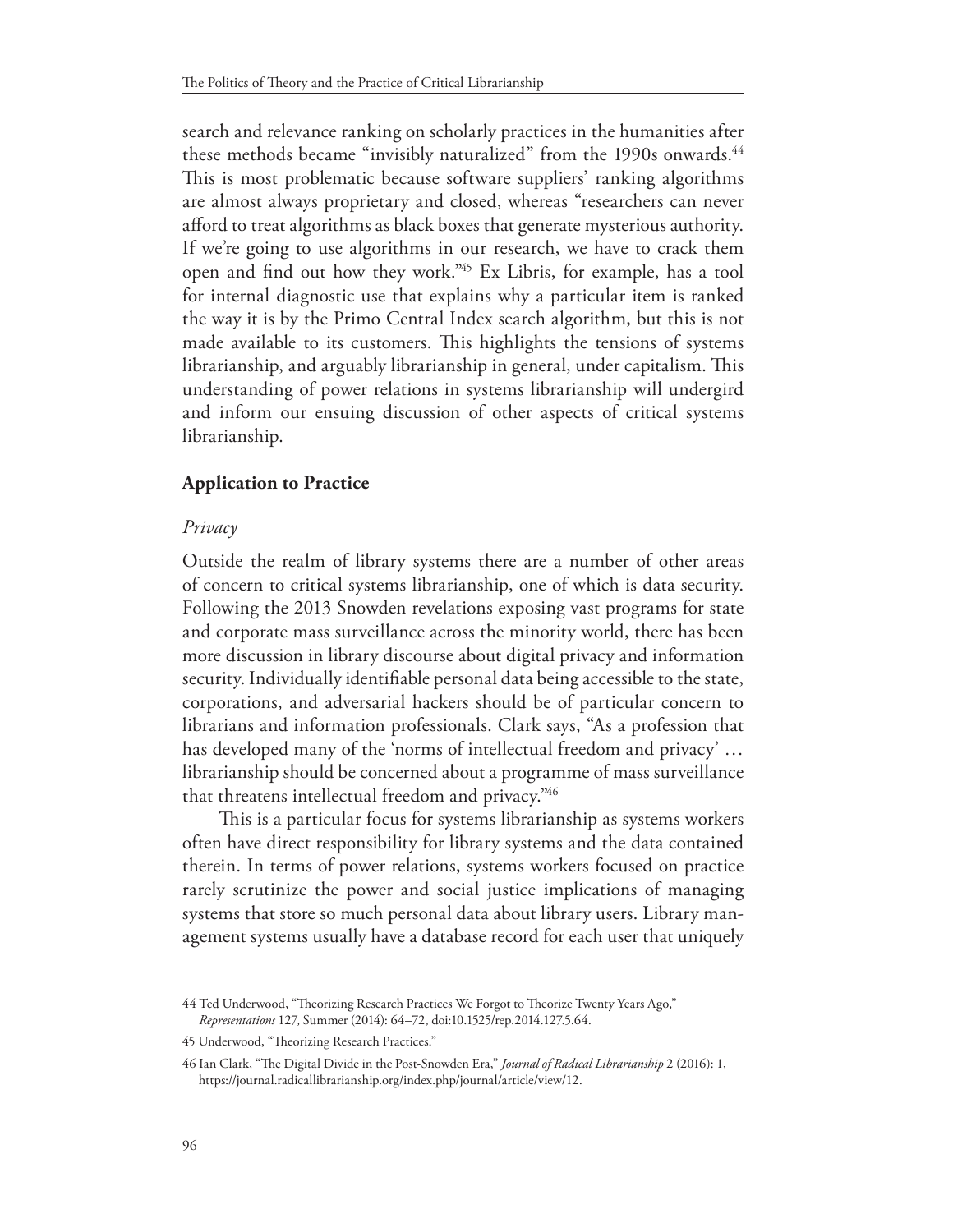identifes them and lists details such as names, address, title, gender, and so forth. Library management systems often store this data unencrypted such that anyone with the appropriate permissions can see it.

Access control systems are common in higher education and these also log data that can be used to identify an individual person's movements. Access control systems are used to log a user entering and exiting the library via physical access gates: these systems can be used intrusively to build a profle of an individual's comings and goings, mirroring in our physical spaces the monitoring of access to online resources and access to library systems in our virtual spaces. In addition, many universities and colleges are starting to use proximity tracking devices like iBeacons for attendance management, space management, and statistics gathering. iBeacons register when a student's mobile device enters its range and is therefore able to count the number of students in a space at various times. These can be used in libraries to enable walk-in access to electronic resources or to gather space utilization statistics.

As well as directly storing personal data of library users in user records for circulation and physical library access, modern library management systems contain analytics and reporting modules so library staf can use this data to gain knowledge of their users. In Foucauldian terms, "there is no power relation without the correlative constitution of a feld of knowledge, nor any knowledge that does not presuppose and constitute at the same time power relations."<sup>47</sup> The use of this knowledge gives systems workers power over their users and this power often goes unscrutinized and unproblematized in day-to-day practice. Even if not actively abused, these systems serve to inure users to the idea of being constantly surveilled and contribute to the normalization of surveillance and intrusion in wider society.

Crucially for surveillance, user records tend to be tied to loan records so staff can see what items a user currently has checked out and, in some systems, that user's complete loan history. In 1972, Zoia Horn became the frst librarian in the USA to be imprisoned for refusing to pass the personal data of one of her library users to the FBI as part of an investigation into domestic terrorism.48 State organizations today still request library loan records<sup>49</sup> in order to investigate the reading habits of a suspect and in both authors' experience as systems workers, institutions we have worked for have

<sup>47</sup> Foucault, *Discipline and Punish*, 27.

<sup>48</sup> John N. Berry III, "Library Freedom Fighter Zoia Horn Remembered," *Library Journal*, August 19, 2014, http://lj.libraryjournal.com/2014/08/people/library-freedom-fghter-zoia-horn-remembered.

<sup>49</sup> Eric Lichtblau, "F.B.I., Using Patriot Act, Demands Library's Records," *New York Times*, August 26, 2005, http://www.nytimes.com/2005/08/26/politics/fbi-using-patriot-act-demands-librarys-records.html.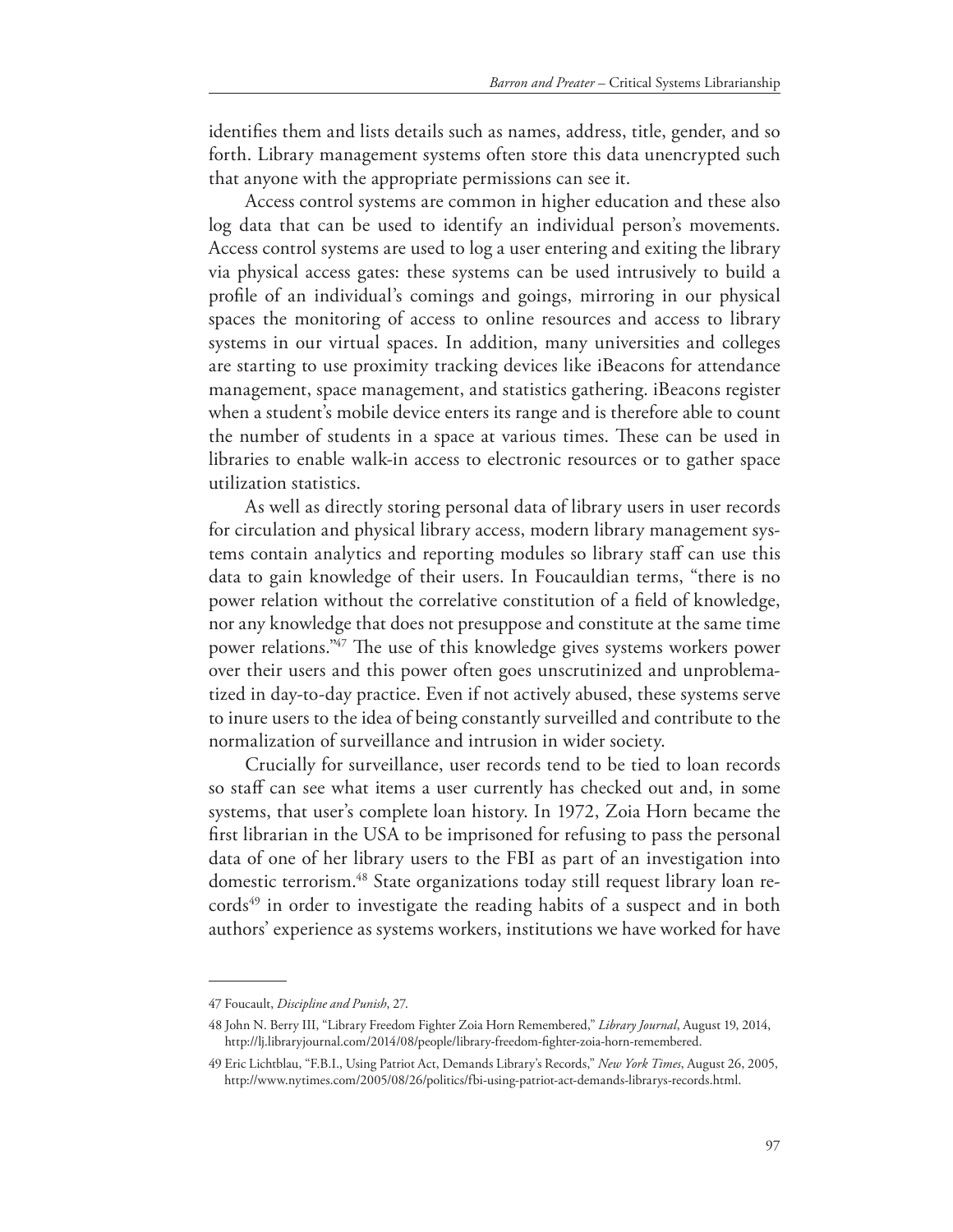been asked to provide specifc users' details, loan histories, and logs of online resource use to the police as part of criminal investigations.

Revealing a user's loan records to a state as part of a surveillance program is a fundamental breach of that user's privacy. In critical theory, privacy is necessary for intellectual freedom. Theorists as early as Arendt have said that privacy is required for full intellectual human flourishing:

A life spent entirely in public, in the presence of others, becomes, as we would say shallow. While it retains its visibility, it loses the quality of rising into sight from some darker ground which must remain hidden if it is not to lose its depth in a very real, non-subjective sense.<sup>50</sup>

Givens focuses this on librarianship and protecting the intellectual curiosity of the user: "by protecting information privacy, information professionals are also guarding the freedom of individuals to cultivate interests, learn about themselves, and develop their own likes and dislikes, and beliefs freely. Protecting information privacy allows individuals to feel free to sample the marketplace of ideas without fear of interference or scrutiny, which could inhibit curiosity."<sup>51</sup>

In social justice terms, state surveillance is also a concern because of the disproportionate targeting of already marginalized people and communities such as black communities, Muslim communities, and working-class communities.52 Librarians and systems workers working in libraries in these communities have a duty to protect users' data from the surveillance programs of states within white supremacist capitalist patriarchy. Clark argues that librarians have a key role in tackling the digital inequality perpetuated by disproportionate surveillance.<sup>53</sup> He provides practical examples of how systems workers can use technology to protect users' data. These key elements of practice for critical systems librarianship include learning about and using encrypted communications technologies like PGP email and encrypted instant messaging; resisting corporate schemes to teach digital skills such as the Barclays Digital Eagles scheme; and educating library users about the surveillance and privacy implications of using the internet.<sup>54</sup>

<sup>50</sup> Hannah Arendt, *Te Human Condition*, 2nd ed. (London: University of Chicago Press, 1998), 71.

<sup>51</sup> Cherie L. Givens, *Information Privacy Fundamentals for Librarians and Information Professionals* (Lanham, MD: Rowman & Littlefeld, 2015), 20.

<sup>52</sup> Virginia Eubanks, "Want to Predict the Future of Surveillance? Ask Poor Communities," *Te American Prospect*, January 15, 2014, http://prospect.org/article/want-predict-future-surveillance-ask-poorcommunities.

<sup>53</sup> Clark, "The Digital Divide in the Post-Snowden Era."

<sup>54</sup> Clark, "The Digital Divide in the Post-Snowden Era."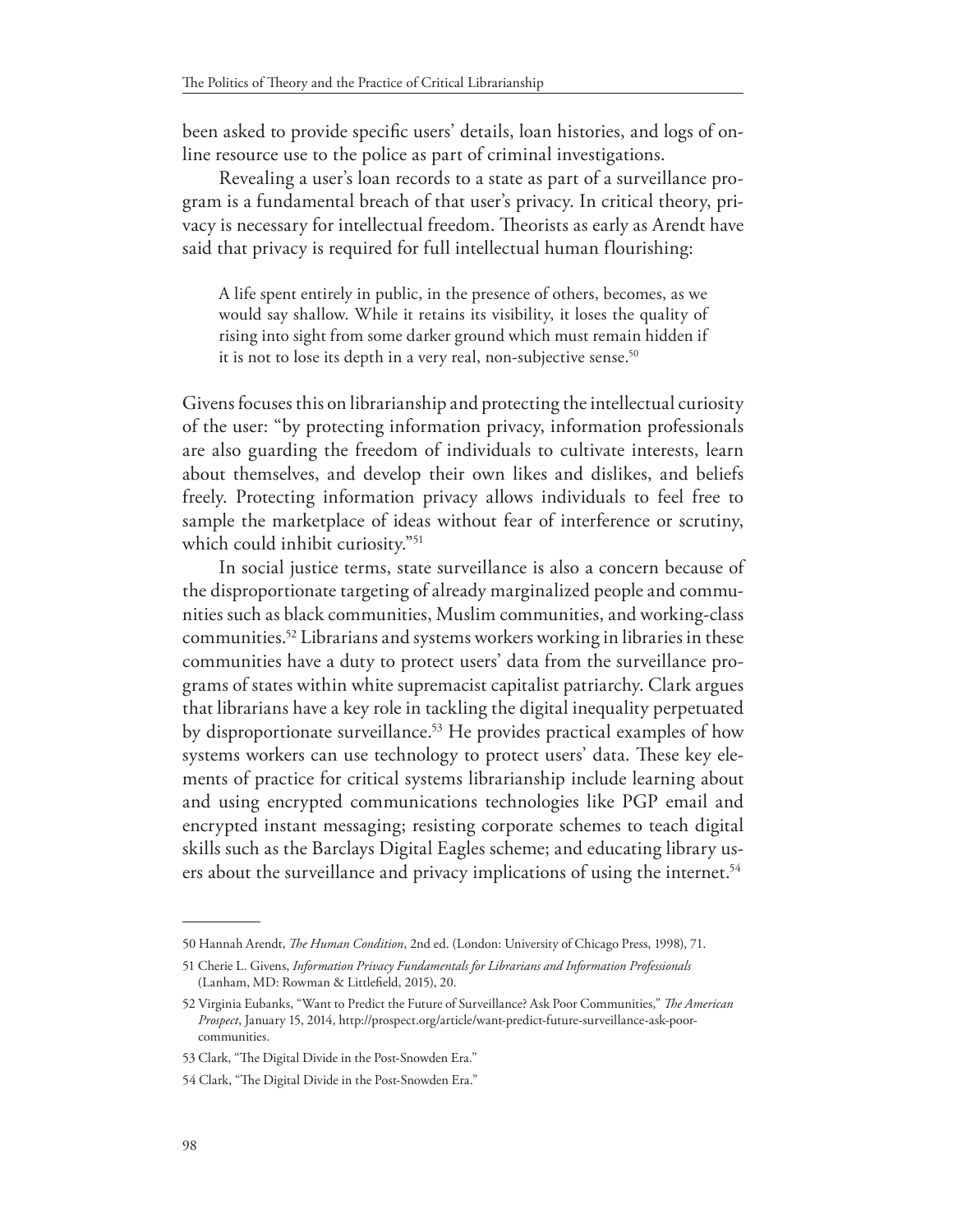The Library Freedom Project is one project focused on education as a means of activism. It works to educate librarians about surveillance and how to use technology and advocacy to protect their user communities. Their focus has been on network protection from state surveillance using the Tor network for relay and encryption of user web traffic.<sup>55</sup> Tor relays traffic amongst several nodes "pass[ing] traffic between each other to make the three layers of anonymizing encryption possible"56 In the USA, libraries are in a good position to host exit relays for the Tor network and the Library Freedom Project provides resources to help make this case to library stakeholders. The project also teaches libraries how to protect users by installing privacy-enhancing software on library computers and encouraging basic information security behaviors.

Library management systems themselves are also generally insecure. Library management systems, or library services platforms, are core to library systems infrastructure acting as central databases, as points for integration, and as platforms for essential library functions. Hellman has published a series of blog posts on the security failings of library management systems which include sending unencrypted search strings to Amazon and exposing data through social media widgets and cover art image providers. <sup>57</sup> But on top of such faws, these systems are compromised by design in order to enforce the existing power hierarchies between libraries and corporate library systems suppliers with cloud-hosting architectures built to enable corporate surveillance. This impacts their power relations with libraries, but also compromises the information security of library users. The power exercised by systems suppliers over libraries therefore translates into power over users—users who often have no idea of the existence of systems suppliers who have access to their data.

Rundle outlines a model for an encrypted library management system that is able to track day-to-day circulation and perform advanced reporting on borrowing statistics but makes it impossible for a human to identify which item is loaned to which user.<sup>58</sup> His prototype, built using the Meteor JavaScript platform and the Mylar package for software operation with encrypted data, is an example of innovative ethical practice in systems librarianship. For systems librarians the key factor, he says,

<sup>55</sup> Library Freedom Project, "What is the Library Freedom Project?"

<sup>56</sup> Alison Macrina, "Accidental Technologist: The Tor Browser and Intellectual Freedom in the Digital Age," *Reference and User Services Quarterly* 54, no. 4 (2015): 17–20, doi:10.5860/rusq.54n4.17.

<sup>57</sup> Eric Hellman, *Go to Hellman* (blog), https://go-to-hellman.blogspot.co.uk/.

<sup>58</sup> Hugh Rundle, "Building a Richly-Featured Integrated Library Management System that Puts Patron Privacy First, Using Meteor and Mylar," (presentation, VALA2016 in Melbourne, Australia, February 2016), http://www.vala.org.au/vala2016-proceedings/966-vala2016-session-8-rundleRundle.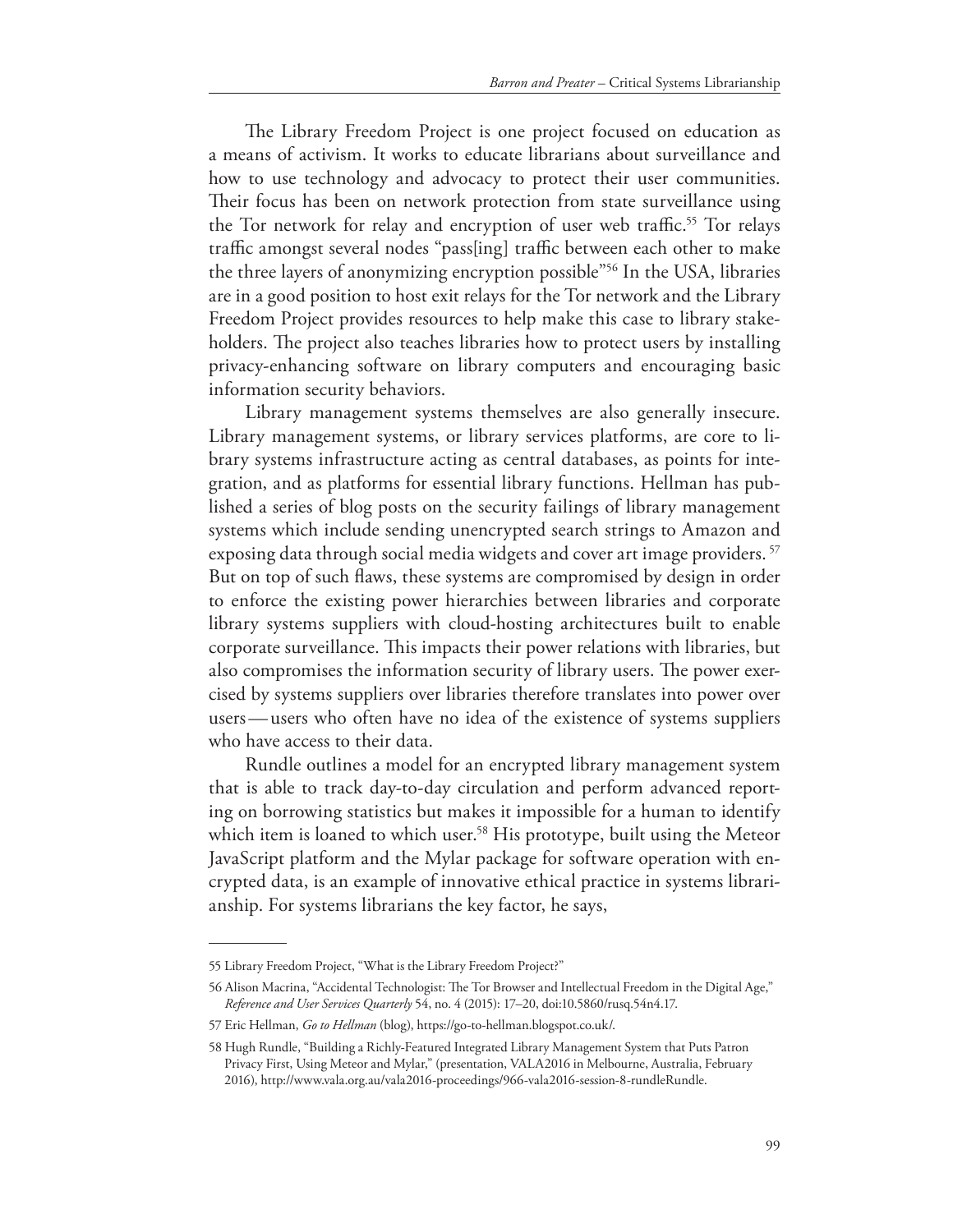is to make library systems truly patron-centric, constantly questioning the need for staf to have access to information 'just in case' and instead build systems around a 'just in time' knowledge paradigm ... The software currently used by libraries is almost entirely based on the premise that libraries need more information about their patrons and loans, and that all library and vendor staff can be trusted with this information.<sup>59</sup>

Rundle also outlines nine general principles for usable encrypted library management systems including putting users in control, maintaining control over library data and library assets, and encrypting all data by default.<sup>60</sup> These represent good practice for systems workers and systems suppliers seeking to design systems that ensure the privacy of their users' data. They explicitly reference the underlying power dynamics behind the storage and usage of library users' data by advocating shifting control over user data from the supplier to the user and shifting control over bibliographic data from the supplier to the library. Systems workers must be aware of these uneven power relations and mitigate them as much as possible by taking power from corporate systems suppliers, and by relinquishing power from themselves in ways that serve library users.

## *Openness*

Alongside a concern for privacy as an ethical value, there is also a concern for openness in critical systems librarianship. This is tied to the concept of information as a public good: an ethical principle of librarianship enshrined in the American Library Association's Core Values as "libraries are an essential public good and are fundamental institutions in democratic societies."61

Providing information as a public good rather than a product is fundamental to librarianship as a profession predicated on information provision. Lawson, Sanders, and Smith similarly argue that scholarly information is inherently a commons, a publicly shared resource held in common rather than a commodity.62 Distinct from other marketable items, information can be shared without damaging the original, can be transferred without the need for economic exchange, and can be said to "belong" to no one and therefore to belong to everyone. The commodification of information is the

<sup>59</sup> Rundle, "Building a Richly Featured Integrated Library Management System."

<sup>60</sup> Rundle, "Building a Richly Featured Integrated Library Management System."

<sup>61</sup> American Library Association, "Core Values of Librarianship," *American Library Association*, adopted June 29, 2004, http://www.ala.org/advocacy/intfreedom/statementspols/corevalues.

<sup>62</sup> Stuart Lawson, Kevin Sanders, and Lauren Smith, "Commodifcation of the Information Profession: A Critique of Higher Education Under Neoliberalism," *Journal of Librarianship and Scholarly Communication* 3, no. 1 (2016): eP1182, doi:10.7710/2162–3309.1182.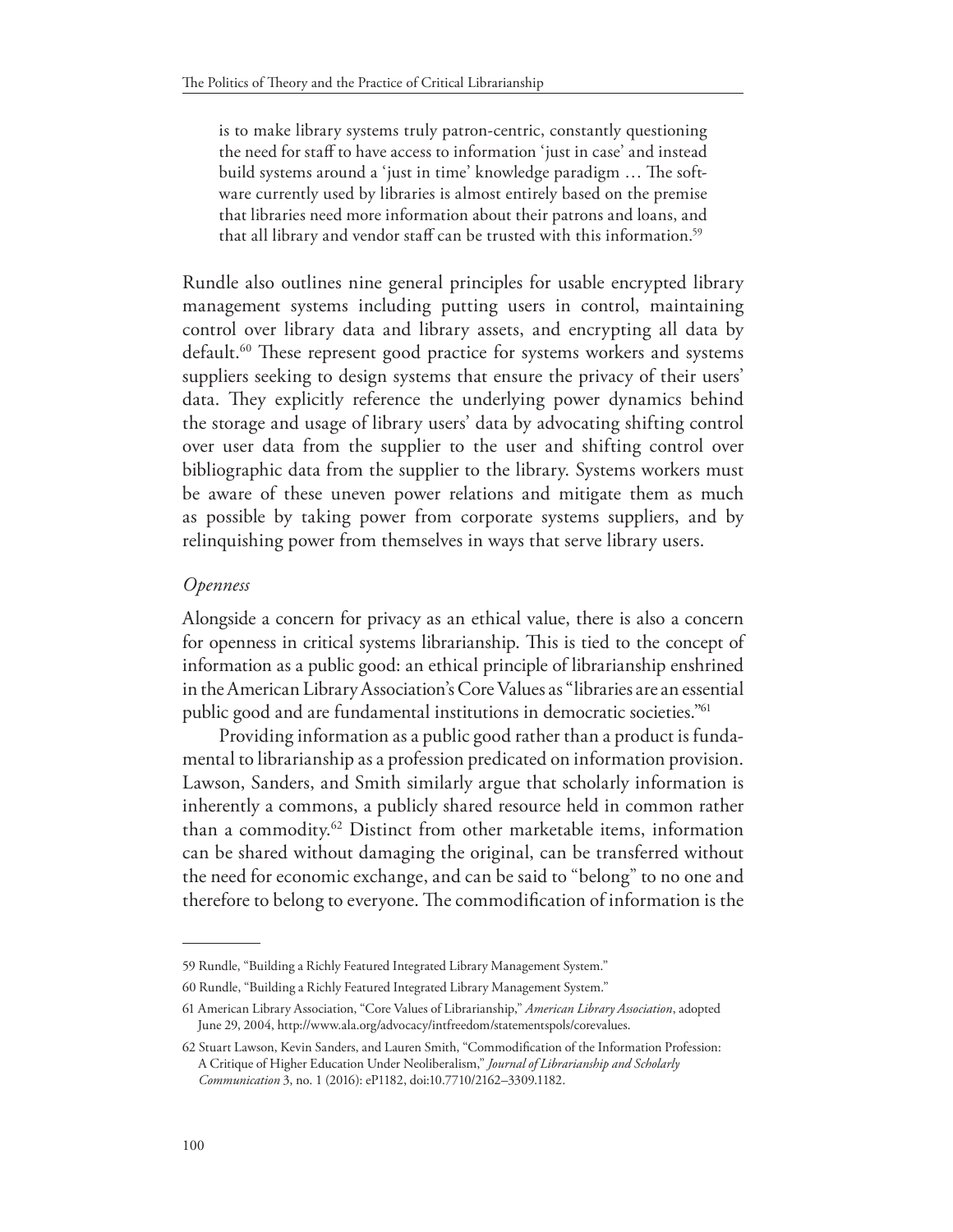neoliberal practice of turning information into a capitalist commodity: part of a system of political economy that conceives of information and knowledge as a product that can be transferred or exchanged in market transactions. This is not simply an economic practice: for the totalizing ideology of neoliberalism it is a strategic move that contributes to information being closed of, paywalled, and restricted in order to consolidate power for those who claim to own it. Treating information as a public good rather than a commodity emphasizes that information is "social, being between people, and of value to the public ... a process rather than a finished product."<sup>63</sup>

In systems librarianship, one way to practice openness is the adoption and use of open-source software. Open-source software is software licensed under an open license: this kind of license allows the user to see the code, to learn how it works to produce a program, and edit the code to make changes.64 Most library systems software in the minority world market is closed including all of the most widely-used library management systems and discovery systems.65 One impetus for open-source software in librarianship is the link to provision of information as a public good. In the same way that scholarly research is made free and available under the open access philosophy, information in the form of software's source code is made free and available in open-source. Fundamentally, open-source's drive towards the commons and against commodifcation of information overlaps with the ethical core of providing information as a public good.

Another reason to advocate open-source software in libraries is to redress imbalanced power relations between libraries and library systems suppliers. One of the authors has pointed out how proprietary library systems suppliers already use open-source software in amongst their own software—Ex Libris Primo uses Apache Solr and Lucene, several systems use the Apache HTTP Server, Ex Libris use Kibana and Elasticsearch for internal server monitoring purposes—but do not license the resulting software with an open license.<sup>66</sup> Suppliers are willing to use community-developed open-source licensed software but not to pass the benefts of openness on to their customers. By using open-source software ourselves in libraries, we could retain the benefts of open-source software without paying library

<sup>63</sup> Lawson, Sanders, and Smith, "Commodifcation of the Information Profession," 6.

<sup>64</sup> Troughout this chapter we use "open-source" for brevity rather than "free / libre open-source software" or "free and open source software." We acknowledge that these terms are contested.

<sup>65</sup> Marshall Breeding, "Market Share Reports," *Library Technology Guides* (blog), https://librarytechnology.org/products/marketshare.pl.

<sup>66</sup> Andrew Preater, "Free and Open Source Software and Distributed Innovation," *Ginformation Systems*  (blog), December 1, 2012, https://www.preater.com/2012/12/01/free-and-open-source-software-anddistributed-innovation/.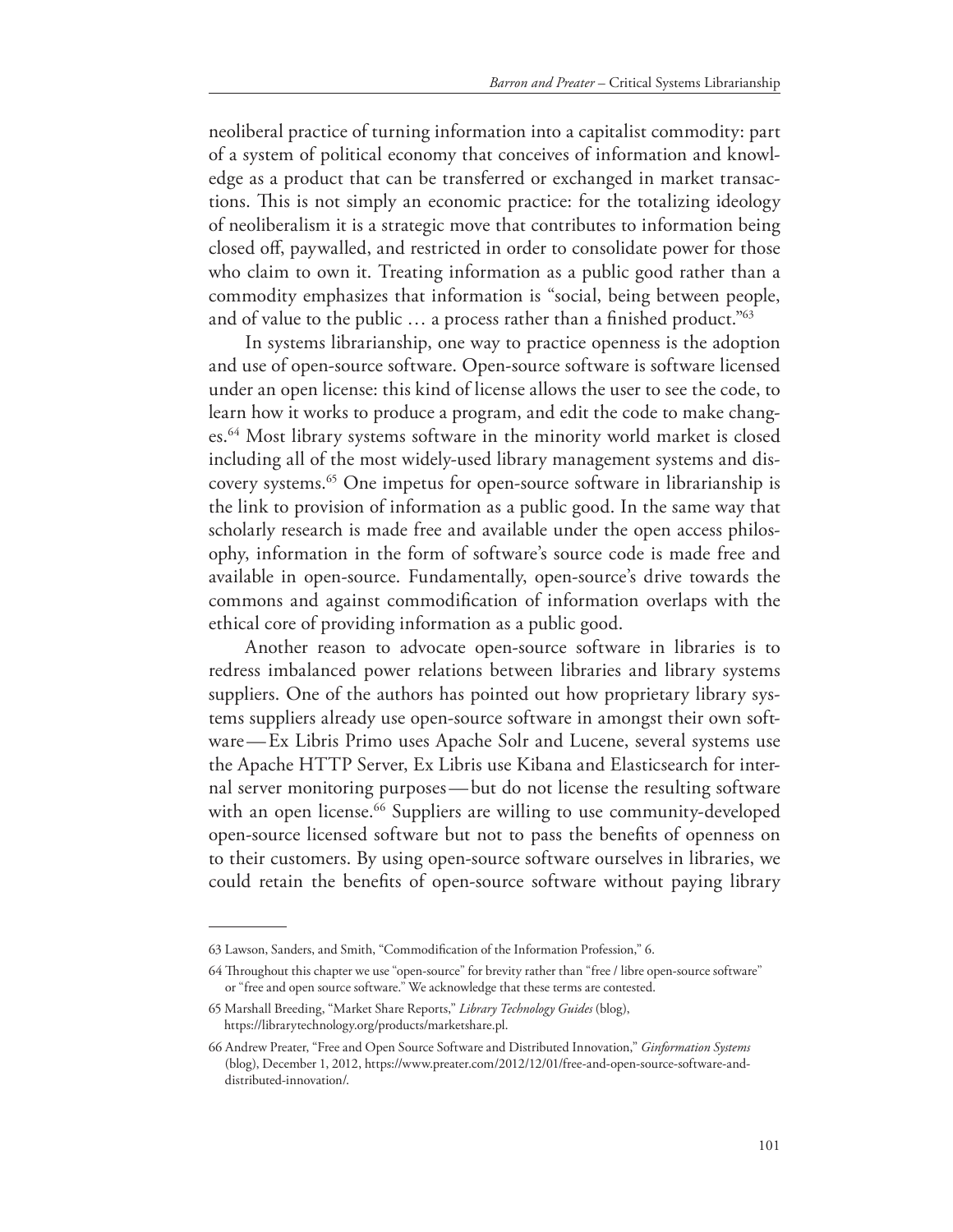systems suppliers for the use of it and share our software work and designs more widely with open licensing.

There are several ways that critical systems workers can support the use of open-source software. First, they can use open-source software to display their espoused ethics in visible everyday practice. Some examples of open-source alternatives to popular closed software<sup>67</sup> include Mozilla Firefox instead of Google Chrome; Mozilla Thunderbird instead of Microsoft Outlook; LibreOffice instead of Microsoft Office; Sandstorm instead of Google Docs.

Second, systems workers can contribute to open-source projects. Contributing code to community-developed software is a way for systems workers to develop new skills in a supportive environment and to practice "crunchy tech skills"68 like coding and version control. Macrina argues that collaboration between libraries and the open-source community is long overdue since, as discussed, they share the same fundamental ideals.<sup>69</sup>

Third, systems workers can support the use of open-source software in libraries as alternatives to the proprietary commercial products that dominate the marketplace in the minority world. As experts and ethical practitioners, systems workers are in positions to advocate for alternatives and to push decision makers to consider open-source alternatives. This can be done by adopting existing stable open-source products like Koha or Evergreen or lending support and resources to developing open-source projects like Folio from EBSCO. Large-scale open-source implementation is challenging and requires signifcant investment of resources: one of the authors has laid out the technical, cultural, and institutional challenges involved in implementing one open-source library services platform, OLE, at SOAS Library in the UK.70

Though a theoretical commitment to openness as a core value persists in systems librarianship, and has potential application in practice with open-source software, openness has generally not been applied to systems practice in a thoroughgoing way. This again highlights the tension between

<sup>67</sup> Simon Barron, "11 Open-source Alternatives," *Undaimonia* (blog), January 7, 2016, https://undaimonia.wordpress.com/2016/01/07/open-source-listicle/.

<sup>68</sup> Jenica Rogers, "Considering the Librarian Tech Skills Gap," *Attempting Elegance* (blog), March 25, 2013, http://www.attemptingelegance.com/?p=1958.

<sup>69</sup> Alison Macrina (@fexlibris), "One reason for the long overdue partnership of libraries and free software is that we both fght the privatization of the public commons," Twitter post, September 9, 2015, https://twitter.com/fexlibris/status/641801786655932416.

<sup>70</sup> Simon Barron, "Implementing Kuali OLE at SOAS Library," *Ariadne*, June 2015, http://www.ariadne.ac.uk/issue74/barron.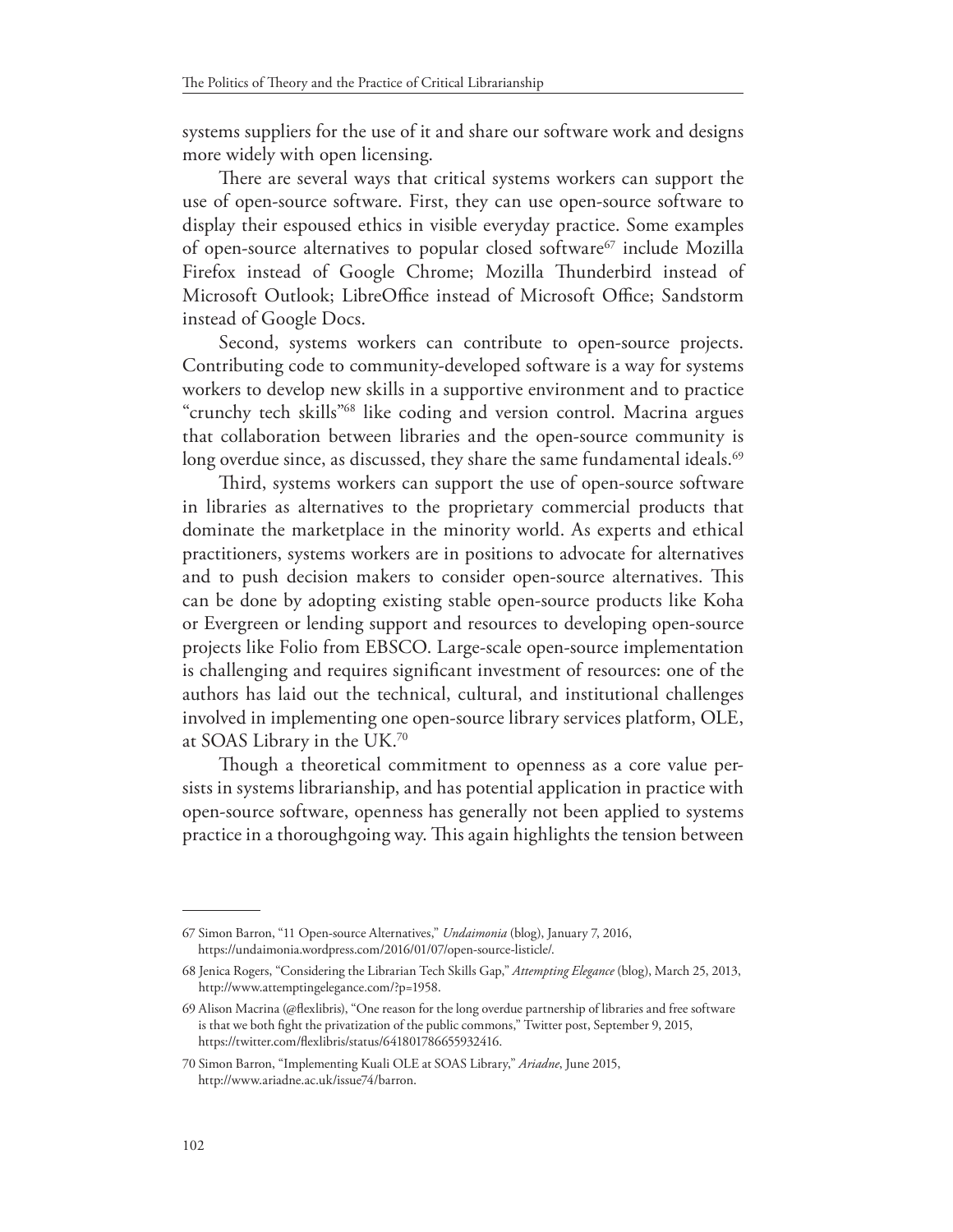theory and practice in systems librarianship and is an example of lack of practical application acting as a barrier to developing a critical practice.

We attribute this partly to the theoretical tensions between privacy and openness as core values. We occupy a seemingly contradictory position of wanting to protect some forms of data such as users' data, loan data, and access data while wanting to widely share other forms of data such as bibliographic records, analytics, source code, scholarly research, and research data (and even within this brief list we see overlap and complexity emerging). The distinction between these types of data is in the power relations surrounding the people and institutions involved as social actors, in who owns and controls data and whose values are privileged, reinscribed, and concretized by diferent relative positions of privacy or openness. Systems workers should view these data diferently because of the implications of power transfer inherent in them: keeping some data private transfers power to the individual whereas making other data open transfers power away from hegemonic actors such as institutions, corporate systems suppliers, and publishers.

In our critique we apply a Foucauldian conception of power relations, and ask critical questions, based on Foucault's concerns in analyzing power relations, which are directed toward how power is diferentiated, the objectives of those employing power, the mode of how power is exercised, the institutionalization of power, and to what degree the exercise of power is rationalized.71 For example, considering the logging of a person's use of online resources by a university library, we might ask:

- What are the relative positions of privilege, technical knowledge, and position of the actors involved? For example, can an individual circumvent systems logging data about them with sufficient technological knowledge?
- What are the objectives of the owner of this data? For example, a proft motive (a potential publisher's use of data) compared with analysis to understand overall use of resources (a potential academic library's use of data).
- How is power exercised? For example, the implication of disciplinary action in institutional acceptable use policies, or the chilling efect associated with foreknowledge of state surveillance of those researching subjects such as terrorism.
- What institutions are at play that determine the site of power? For example, legal structures may mandate collection of data, while the educational

<sup>71</sup> Michel Foucault, "Te Subject and Power," trans. Robert Hurley and others, in *Power: Te Essential Works of Michel Foucault 1954–1984. Volume Tree*, ed. James D. Faubion (New York, NY: New Press, 1981), 326–48.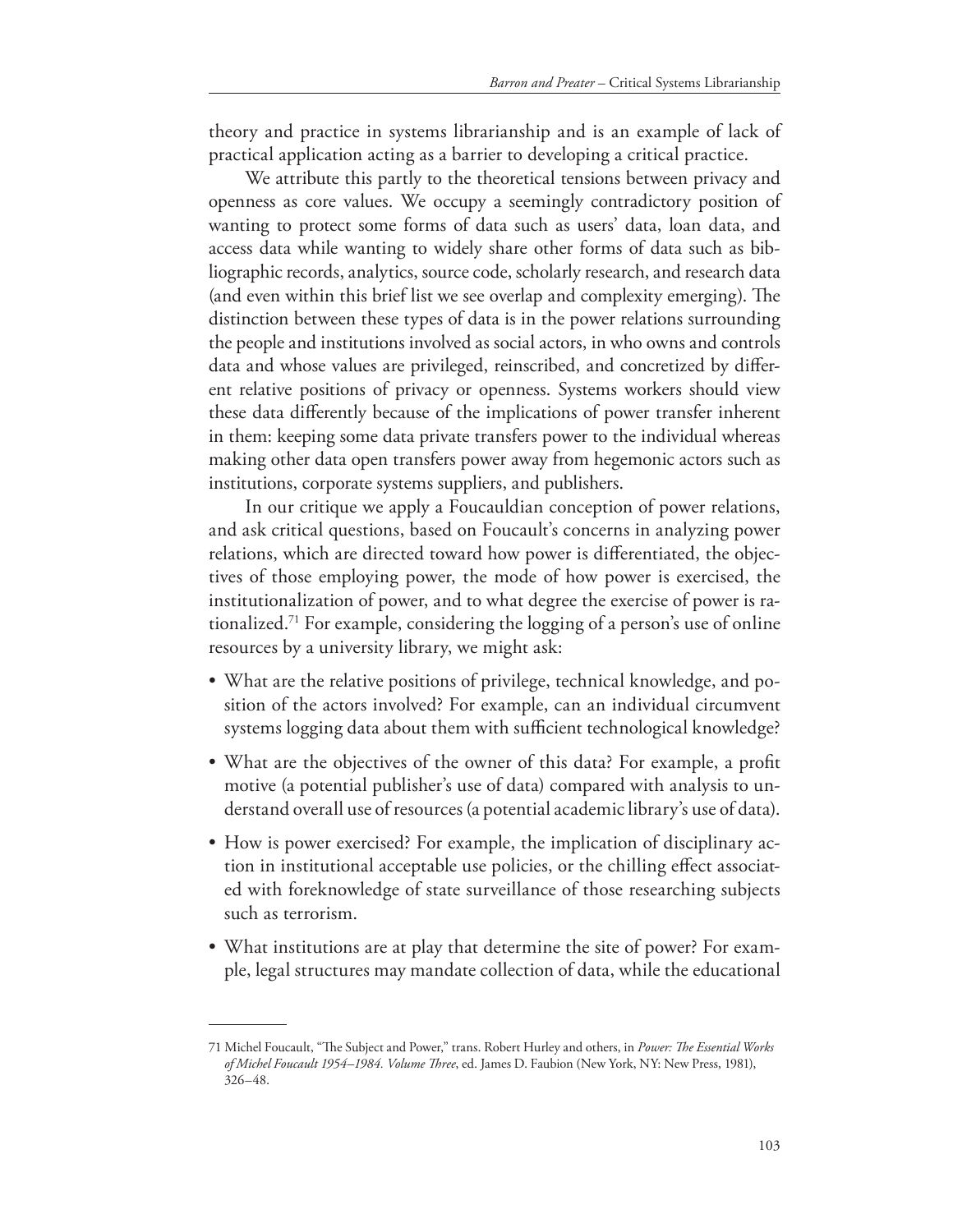practice of academic freedom implies unfettered access to facilitate intellectual enquiry.

• What technologies are brought to bear in collecting and processing this data? Is the user aware of the scope of data collection, storage, and the associated possibilities of surveillance? Are these technologies highly fnessed and rationalized, for example by being combined with an overall program of surveillance that can infer a complete picture from many disparate sources of data?

A further problem preventing openness in practice is the extent to which "openness" as a term has become devalued in systems librarianship in particular. Almeida problematizes openness in higher education by acknowledging the multiple meanings of "open" and the abuse of the term in the neoliberal academy. While theoretically, as Almeida discusses, openness aligns to a social justice agenda, "intimately tied up with … the assumption that the internet and higher education are in the business of fxing social disparities,"72 the authors observe that openness in systems librarianship has largely been appropriated by software companies, and with regards to the open-source community, tainted by issues related to social justice.

Almeida cites Watters identifying how industry forces appropriate the terms "open" and "openness" in order to market their products by appealing to consumers' ethical principles of openness.73 Library software suppliers advertise their systems as "open," "breaking down silos," or "empowering libraries" for example. In Watters's parlance, these claims are openwashing:<sup>74</sup> claiming openness while actually distributing closed software. Innovative Interfaces Inc., for example, call their vision for libraries the "Open Library Experience (OLX)"75 and say that "With Sierra [their library services platform], the library is OPEN."76 Sierra is not an open-source licensed product and Innovative's documentation on its products is not open-access so the

<sup>72</sup> Nora Almeida, "Open Educational Resources and Rhetorical Paradox in the Neoliberal Univers(ity)," *Journal of Critical Library and Information Studies* no. 1 (2017): 2, http://libraryjuicepress.com/journals/ index.php/jclis/article/view/16.

<sup>73</sup> Almeida, "Open Educational Resources," 2.

<sup>74</sup> According to Watters, "openwashing" refers to "having an appearance of open-source and openlicensing for marketing purposes, while continuing proprietary practices." This definition, and a reference to the original Twitter post from March 26, 2012, is provided on Watters's blog but the tweet itself is no longer available. See Audrey Watters, "Education Technology and the Promise of Free and Open," *Hack Education, Te History of the Future of Education Technology* (blog), December 7, 2016, http://hackeducation.com/2016/12/07/top-ed-tech-trends-free-open.

<sup>75</sup> Innovative Interfaces Inc., "The Open Library Experience," iii.com, https://www.iii.com/solutions/open-library-experience.

<sup>76</sup> Innovative Interfaces Inc., "Sierra," *iii.com*, https://www.iii.com/products/sierra.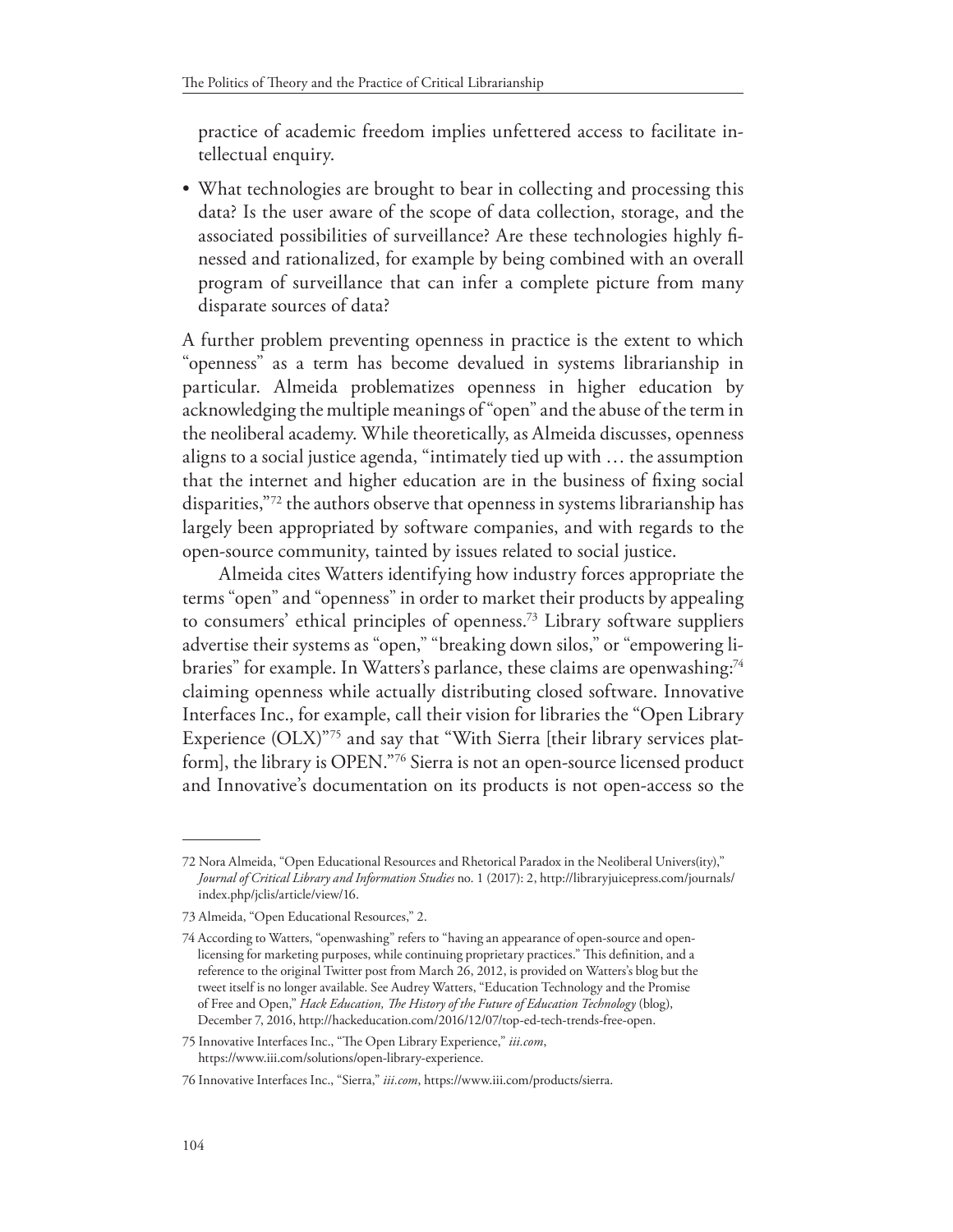terminology is misleading. In the current systems market, selling products as 'open' tends to refer to the software's interoperability or having programmatic APIs that ostensibly open data out to access and reuse. However, interoperability and APIs can be deliberately constructed to ensure that only the amount of data that the company wants to be released gets released. Claiming openness is therefore no guarantee of adhering to the principles of information as a public good and the software commons that we have identifed are crucial to the conception of openness in critical systems librarianship.

The practical implementation of openness we have suggested—using open-source software in library systems—is also potentially problematic. In recent years, open-source development communities have been subject to criticism for their cultures of toxic masculinity and deference to white cisgender male leaders at the expense of gender and race equality. Jacob Appelbaum, a developer for the Tor Project, mentioned earlier in connection with the Library Freedom Project, resigned following accusations of widespread sexual misconduct.<sup>77</sup> Richard Stallman, the founder of the free software movement and several foundational pieces of open-source software, has been accused of misogyny and sympathy for child abusers.78 In its deference towards the authority of white men, the open-source community reproduces and perpetuates the social inequalities of white supremacist capitalist patriarchy: the long timeline of other incidents recorded by Geek Feminism Wiki attests to this.79

There are also concerns about the distribution of labor in open-source development. In their study of commits to code repositories for Apache projects, Chełkowski et al. found inequalities in the distribution of labor with a very small minority of developers producing the majority of commits with a similar power law distribution to other online communities.<sup>80</sup> They argue the claimed benefts of collaboration in open-source development are thus overemphasized. Similarly, in relation to open educational resources, Neary and Winn argue that uncritically praising openness and the information commons can erode recognition of the labor involved in the production of open resources (or open-source software): "the reifcation of 'the commons'

<sup>77</sup> Violet Blue, "But He Does Good Work," *Medium* (blog), June 16, 2016, https://medium.com/@violetblue/ but-he-does-good-work-6710df9d9029.

<sup>78</sup> Geek Feminism Wiki, "Richard Stallman," *Geek Feminism Wiki*, accessed December 9, 2017, http://geekfeminism.wikia.com/wiki/Richard\_Stallman.

<sup>79</sup> Geek Feminism Wiki, "Timeline of Incidents," *Geek Feminism Wiki*, accessed December 9, 2017, http://geekfeminism.wikia.com/wiki/Timeline\_of\_incidents.

<sup>80</sup> Tadeusz Chełkowski, Peter Gloor, and Dariusz Jemielniak, "Inequalities in Open Source Software Development: Analysis of Contributor's Commits in Apache Software Foundation Projects," *PLoS ONE* 11, no. 4 (2016): e0152976, doi:10.1371/journal.pone.0152976.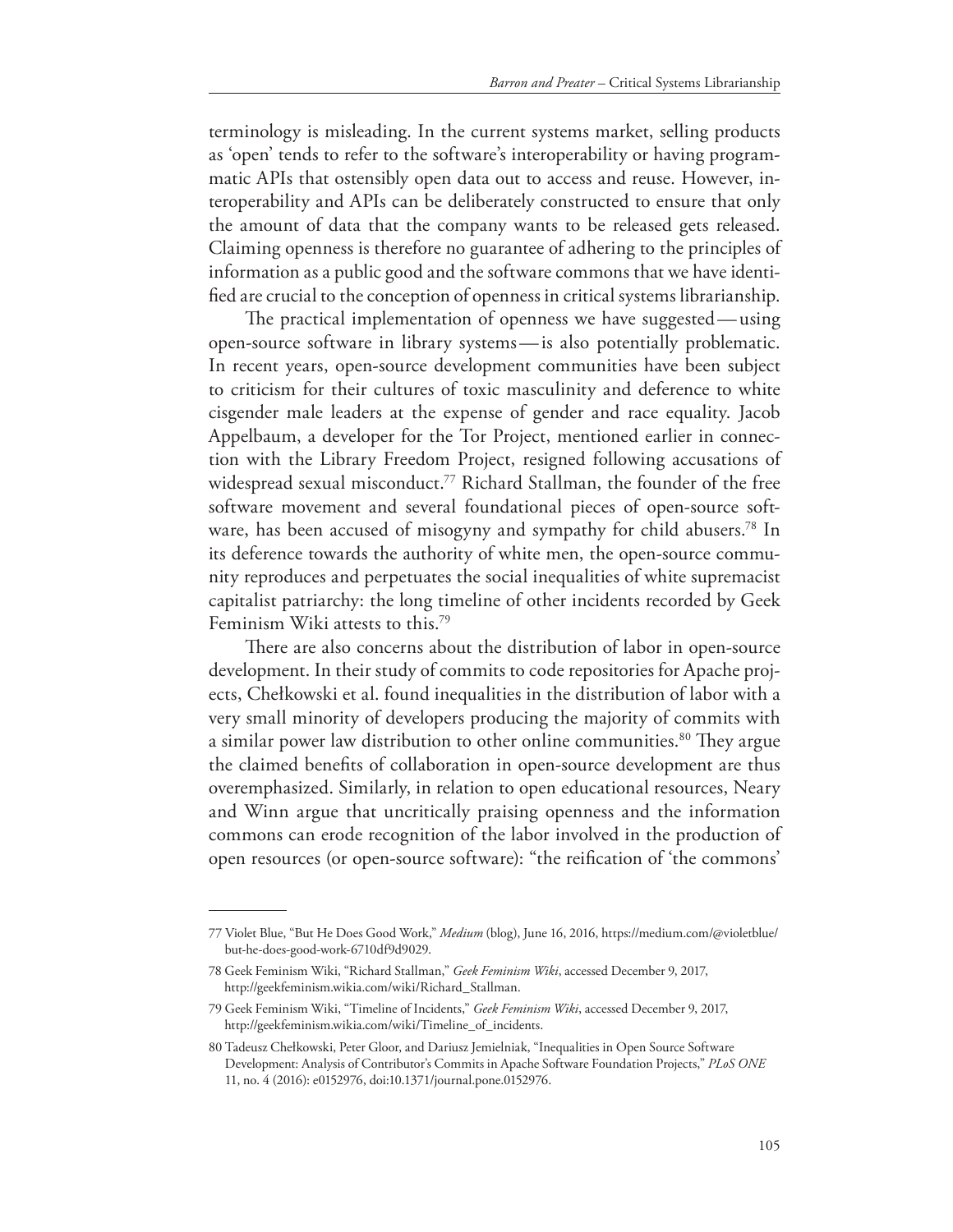as a site of non-scarce, replicable and accessible educational resources is to mistake the freedom of things for the freedom of labor."<sup>81</sup> The valuing of unpaid labor in open-source development also contributes to the inequality issues discussed above: people in marginalized communities tend to have less free time and social capital to expend on unpaid contributions to projects.<sup>82</sup> This contributes to a lack of diversity in open-source development.

While critical systems librarianship is critical of the prevailing trend in library systems towards proprietary closed-source systems and advocates openness in the sense of providing information as a public good and supporting scholarly research and software code as a commons, we do not accept openness uncritically.

## *Localism and Autonomy*

Almeida ties one sense of openness to a sense of localism (meaning a groundedness in and sensitivity to local context) with open educational resources.83 In terms of library systems, a similar link can be seen between openness and localism: open-source can be used as a means of emphasizing the local needs of institutions and user groups.

As mentioned above, library systems suppliers' goal is to create a minimum viable product, which appeals to, and is marketable to, a wide range of potential customers. There is no economic drive towards offering highly customized products tailored to their customers' institutions: the labor for producing customized interfaces for discovery layers, for example, is passed to systems workers who, within the parameters for customization designated by the suppliers, are able to do minimal software customizations for look-and-feel, wording, and design. By contrast, open-source discovery layers offer the possibility of writing new features directly into the code, completely changing how the search engine indexes content, and allows expansive integrations with other interfaces or APIs. Since open-source systems generally have more potential for customization to local needs than proprietary systems, systems workers are able to design software with language customizations for their users' range of languages, classmark browse features tailored to unique classifcation systems, emphasis on shelf locations tailored to their library's physical space, or relevance ranking

<sup>81</sup> Mike Neary and Josh Winn, "Open Education: Common(s), Commonism and the new Common Wealth," *Ephemera* 12, no. 4 (2012): 409, http://www.ephemerajournal.org/contribution/openeducation-commons-commonism-and-new-common-wealth.

<sup>82</sup> Ashe Dryden, "Te Ethics of Unpaid Labor and the OSS Community," *Ashe Dryden* (blog), November 13, 2013, https://www.ashedryden.com/blog/the-ethics-of-unpaid-labor-and-the-oss-community.

<sup>83</sup> Almeida, "Open Educational Resources and Rhetorical Paradox in the Neoliberal Univers(ity)," 11–12.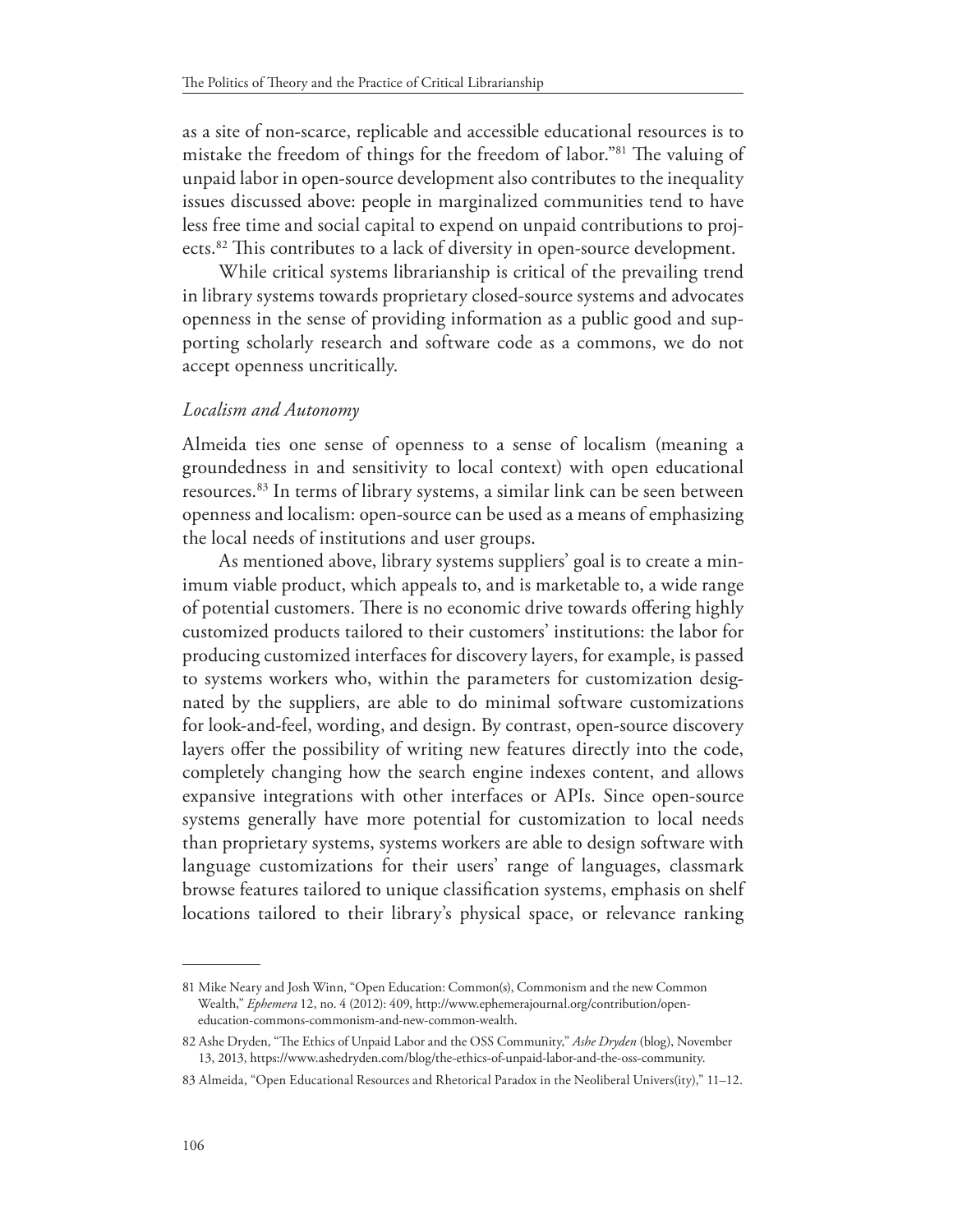adjusted to meet their users' understanding of relevance. In other words, open-source provides the potential for systems workers to create localized systems that refect their unique collections, unique user base, unique needs, and unique mission. For high-quality software customized to a defned user base with good core user experience, there are benefts to smaller software over which libraries have more control.<sup>84</sup>

Localism in library systems can be further extended as a principle to address other aspects of power and social justice in systems librarianship. We have discussed how the trend in library systems infrastructure has been to move away from locally hosted systems towards cloud-hosted softwareas-a-service architectures provided by software suppliers. As well as shifting power from libraries to suppliers, this has the impact of reducing the amount of generic IT work in systems librarianship. Less time is spent on setting up and maintaining local servers, scripting to resolve server issues, planning local infrastructure, and dealing with software and hardware issues. The impetus behind this trend is the economic value of exchanging capital in order to free up workers' time to focus on strategy rather than operations: on work towards improving the overall user experience of library systems and improving the institution's reputational standing in the community rather than expending efort simply maintaining a base level of service.

However there is a sense that this devalues systems librarianship, as outsourcing the applications support and development functions away from systems workers and towards software suppliers leaves systems librarianship working on strategy and management functions which, it could be argued, can be performed by senior managers and directors. This leads to institutional devaluing of systems workers' skillsets and the reduction of library systems teams or the subsuming of library systems functions into IT departments. "The fate of systems people in many libraries is performing management functions without management remuneration, authority or recognition … In many libraries, careers stop at a mid-career point for tech workers unless they move into full-time people management.<sup>"85</sup> Without valued and efective technical expertise informing systems decisions in the library, the power of software suppliers is further consolidated as libraries lean more heavily on their products and professional services teams.

As well as localism allowing for more tailored library systems, local hosting of systems allows power to be retained by systems workers rather

<sup>84</sup> Jesse Kriss, "Anti-Capitalist Human Scale Software (and Why it Matters)."

<sup>85</sup> Alan Harnum (@waharnum), Twitter post, April 5, 2017, 7:30 a.m., https://twitter.com/waharnum/ status/849632708351451136; Alan Harnum (@waharnum), Twitter post, April 5, 2017, 7:49 a.m., https://twitter.com/waharnum/status/849635224573153281.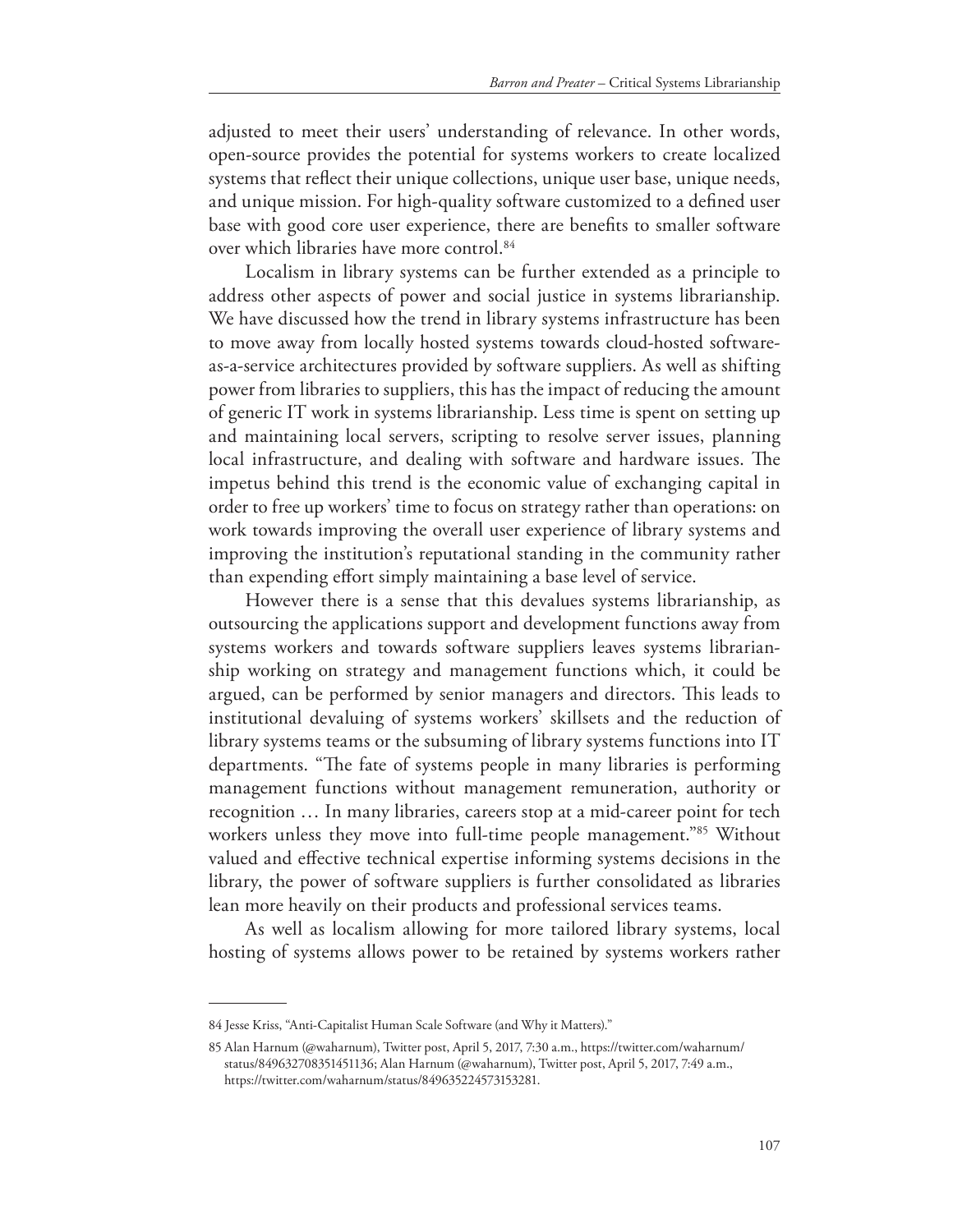than passed uncritically to library systems suppliers. Kriss refers to scale as "a trap" and argues that large-scale enterprise-level software is more likely to be restrictive and less likely to suit our purposes.<sup>86</sup> Effective, small-scale library systems can be built by working with a community or an institution to host library systems on local servers with root (administrator) access to those machines as well as developing and maintaining open-source library software. This also means moving away from monolithic proprietary library services platforms. We argue a local approach leads in practice to upskilling of systems workers and gives them control over their technical area of expertise. This also impacts the privacy and openness aspects of critical systems librarianship since local systems allow more control over user data to be protected and over bibliographic data to be shared with other libraries, without mediation by corporate interests.

A localist approach can lead to greater autonomy for libraries by allowing systems workers greater control over library systems and by retaining labor functions within the institution. Autonomy refers to the particular type of freedom associated with self-mastery and a high level of control over one's own sphere of infuence. In Berlin's parlance this is positive liberty rather than negative liberty: "freedom to" perform such action rather than "freedom from" an external constraint. $87$  One of the authors argues that autonomy in systems can be tied to the existentialist philosophy of Sartre and Kierkegaard and that localism and open-source software can be used as a means of valuing and preserving this freedom in an existentialist sense.<sup>88</sup>

The concept of "autonomy" is not unproblematic. A certain sense of positive liberty is key to the kind of neoliberal ideology that critical systems librarianship critiques from a social justice perspective. Neoliberalism and right-libertarianism argue that freedom and autonomy is served by the free market and self-mastery of the individual over their personal economics. Collier discusses how one cannot be in favor of "freedom" or "equality" in general because of the varying and nuanced instances of what we refer to as "freedom."<sup>89</sup> The instance of "freedom" and "autonomy" in neoliberalism refers to freedom in the economic sphere; by contrast, we use "freedom" and "autonomy" to refer to freedom in the political sphere: the sense of freedom invoked by left-libertarianism and anarchism.

<sup>86</sup> Jesse Kriss, "Anti-Capitalist Human Scale Software (and Why it Matters)."

<sup>87</sup> Isaiah Berlin, "Two Concepts of Liberty," in *Four Essays on Liberty* (Oxford: Oxford University Press, 1969).

<sup>88</sup> Simon Barron, "Existentialism and Free and Open-source Software: An Attempted Synthesis," *Undaimonia*  (blog), June 14, 2016, https://undaimonia.wordpress.com/2016/06/14/existentialism-and-foss/.

<sup>89</sup> Andrew Collier, "Power<sub>1c</sub> and the Weakness of Liberalism," *Journal of Critical Realism* 6, no. 1 (2007): 111, doi:10.1558/jocr.2007.v6i1.111.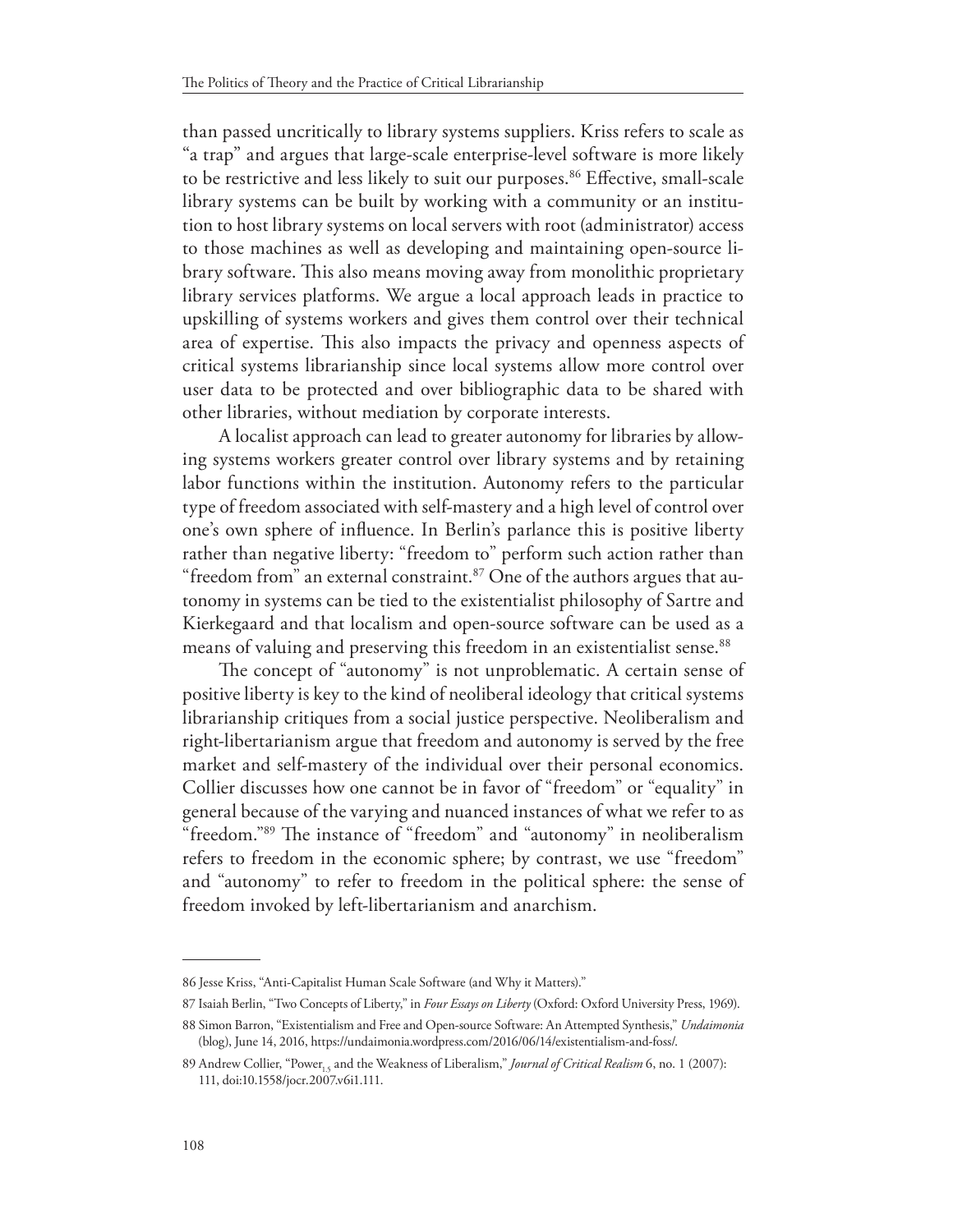The crucial difference between the economic freedom of neoliberal ideology and the political freedom of critical systems librarianship is the power relations that inform these diferent senses of freedom. Collier interrogates the meaning of "power" to define power<sub>1.5</sub> which refers to a power (in the sense of ability to perform such action) "such that acquisition of it by *A* when *B* lacks it makes *B* less powerful in absolute terms than before."90 Our approach, like that of Collier, is critical of those freedoms for individuals or institutions that involve or require the loss of power of another individual or institution. "While each liberty or equality has to be defended or rejected on its own merits, as a general rule those liberties should be defended which derive from equality in power<sub>1.5</sub>, while liberties which involve inequalities in power<sub>1.5</sub> are suspect as privileges."<sup>91</sup> The economic freedom central to neoliberal ideology involves inequalities in power whereas the political freedom advocated by critical systems librarianship involves taking power from software suppliers and redistributing it towards libraries and, ultimately, library users with the aim of creating more evenly distributed overall power relations in this ecosystem.

## **Conclusion**

In this chapter, we have attempted to apply critical theory and social justice approaches to several areas of systems librarianship. In so doing, we have defned critical systems librarianship as an approach to the theory and practice of library systems work which applies an understanding of power structures to the ecosystem around specialist library systems and uses this understanding to address social justice issues and inequalities through practice. As refective practitioners, we have drawn on various currents of critical theory from within library and information science and broader technology research to develop a meta-analysis of work in this emerging area.

Systems librarianship has been an undertheorized area of librarianship because of the area's distinct tensions between theory and practice. The dayto-day demands of maintaining library systems and keeping abreast of the converging fast-changing sectors of librarianship and technology means that systems workers often focus on the practical demands of their work rather than theorizing and problematizing practice. Despite the potential for application of theory from a range of diferent schools and movements—critical theory, library and information science research, technology research, information security, social justice related to technology, feminist theory, analytic and

<sup>90</sup> Collier, 112.

<sup>91</sup> Collier, 116.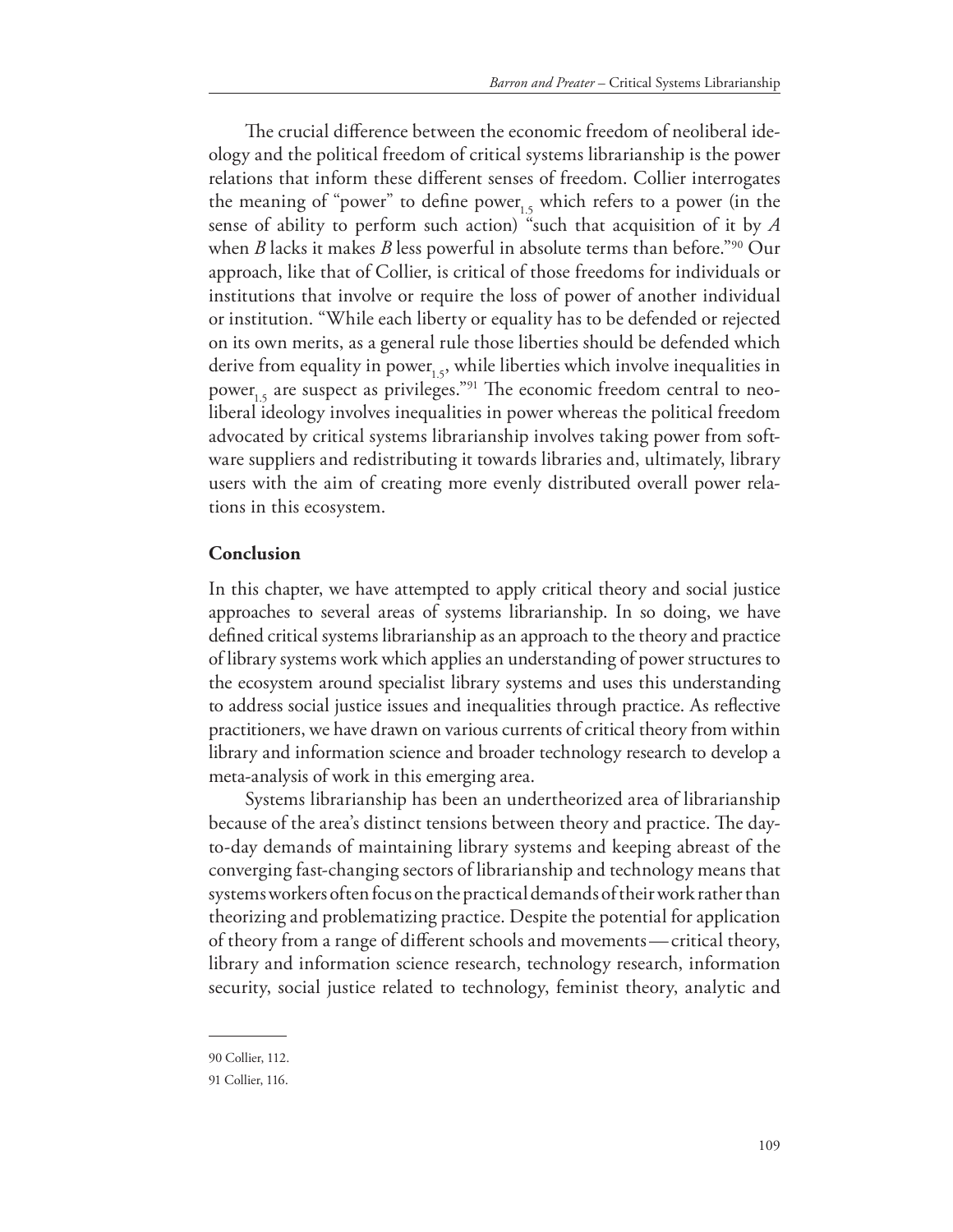continental philosophy, anti-capitalist technology activism, and queer theory among others—systems librarianship remains an area steadfastly focused on practice.

Our discussion of critical systems librarianship should not be considered defnitive. We have aimed to summarize current ongoing conversations on critical theory in systems librarianship and synthesize them into an approach. We hope that this approach will lead to more application of critical theory to practice in systems work and, crucially, will lead to discussion of more unproblematized issues in systems librarianship. We see particular areas for discussion around: the lack of diversity and representation of marginalized communities within systems librarianship; the adoption of working practices and project management methodologies popularized by venture capitalist-driven technology frms; digital civil disobedience and obfuscation techniques within the library sphere; $92$  the institutional defning of library workfows based on the demands of systems rather than vice versa; the uncritical acceptance of dated standards and protocols; the lack of join-up or communication with the wider technology sector. There are of course many more potentially fertile areas of discussion for praxis in systems librarianship. We hope that this chapter and the critical systems librarianship approach can continue the discussion of theory in systems librarianship and, more importantly, the application of theory to practice.

<sup>92</sup> Finn Brunton and Helen Nissenbaum, *Obfuscation: A User's Guide for Privacy and Protest* (London: MIT Press, 2015).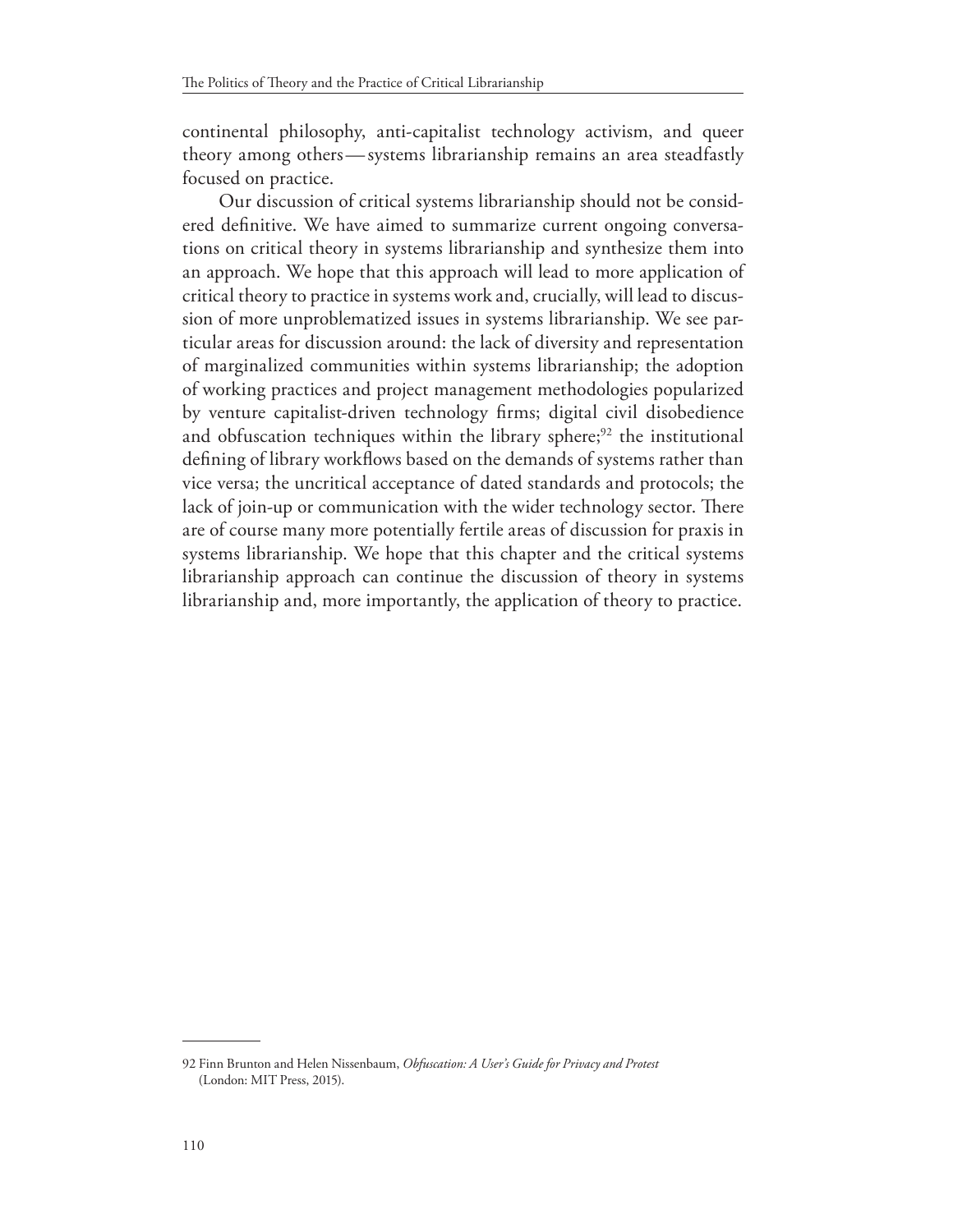# **Bibliography**

- Alam, Shahidul. "Majority World: Challenging the West's Rhetoric of Democracy." *Amerasia Journal* 34, no. 1 (2008): 87–98. doi:10.17953/amer.34.1.l3176027k4q614v5.
- Almeida, Nora. "Open Educational Resources and Rhetorical Paradox in the Neoliberal Univers(ity)." *Journal of Critical Library and Information Studies* no. 1 (2017). https://doi.org/10.24242/jclis.v1i1.16.
- Alvesson, Mats, Todd Bridgman, and Hugh Willmott, eds. *Te Oxford Handbook of Critical Management Studies.* Oxford: Oxford University Press, 2009.
- American Library Association. "Core Values of Librarianship." *American Library Association*, June 29, 2004. http://www.ala.org/advocacy/intfreedom/statementspols/corevalues.
- Arendt, Hannah. *Te Human Condition*. 2nd ed. London: University of Chicago Press, 1998.
- Barron, Simon. "11 Open-source Alternatives." *Undaimonia* (blog), January 7, 2016. https://undaimonia.wordpress.com/2016/01/07/open-source-listicle/.
- ———. "Implementing Kuali OLE at SOAS Library." *Ariadne*, June 2015. http://www.ariadne.ac.uk/issue74/barron.
- ———. "Existentialism and Free and Open-source Software: an Attempted Synthesis." *Undaimonia* (blog), June 14, 2016. https://undaimonia.wordpress.com/2016/06/14/existentialism-and-foss/.
- Berlin, Isaiah. "Two Concepts of Liberty." In *Four Essays on Liberty*, 118–72. Oxford: Oxford University Press, 1969.
- Berry, John N., III. "Library Freedom Fighter Zoia Horn Remembered." *Library Journal*, August 19, 2014. http://lj.libraryjournal.com/2014/08/people/library-freedom-fghter-zoia-horn-remembered.
- Blue, Violet. "But He does Good Work." *Medium* (blog), June 16, 2016, https://medium.com/@violetblue/but-he-does-good-work-6710df9d9029.
- Bolton, Gillie. *Reflective Practice*. 4th ed. London: Sage, 2014.
- Bourg, Chris. "Libraries, Technology, and Social Justice." *Feral Librarian* (blog), October 7, 2016. https://chrisbourg.wordpress.com/2016/10/07/libraries-technology-and-social-justice/.
- Bray, Francesca. "Gender and Technology." *Annual Review of Anthropology* 36 (2007): 37–53. doi:10.1146/annurev.anthro.36.081406.094328.
- Breeding, Marshall. "Market Share Reports." (blog). *Library Technology Guides.* https://librarytechnology.org/ products/marketshare.pl.
- ———. "Mergers and Acquisitions." (blog). *Library Technology Guides*. https://librarytechnology.org/mergers/.
- ———. "Library Systems Report 2016: Power Plays." *American Libraries*, May 2, 2016. https://americanlibrariesmagazine.org/2016/05/02/library-systems-report-2016/.
- Brunton, Finn, and Helen Nissenbaum. *Obfuscation: A User's Guide for Privacy and Protest*. London: MIT Press, 2015.
- Budd, John M. "Te Library, Praxis, and Symbolic Power." *Library Quarterly* 73, no 1 (2003): 19–32. doi:10.1086/603373. doi:/10.1086/603373.
- Butler, Judith. *Gender Trouble*. Reprint. Abingdon, UK: Routledge, 1999.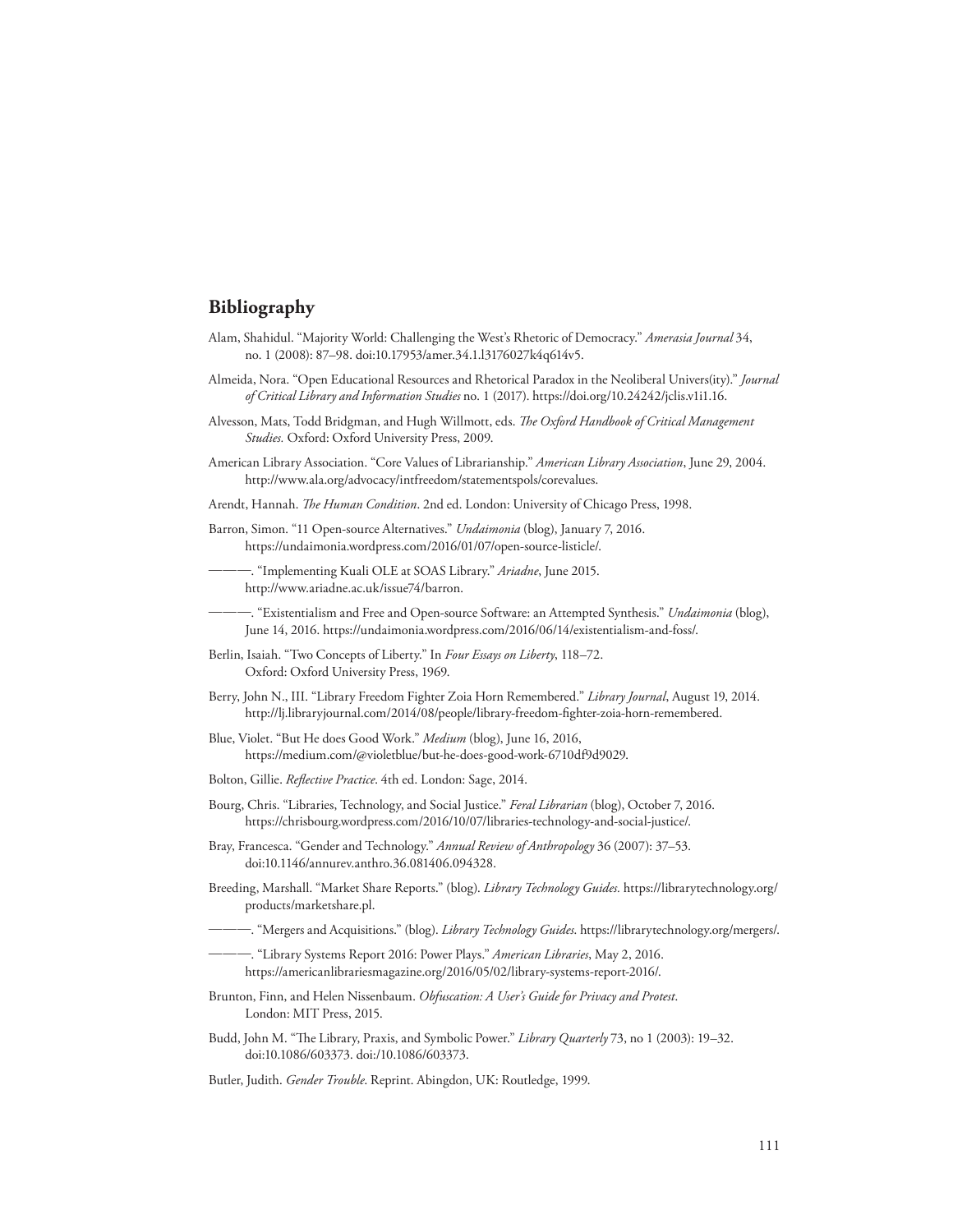- Chełkowski, Tadeusz, Peter Gloor, and Dariusz Jemielniak. "Inequalities in Open Source Software Development: Analysis of Contributor's Commits in Apache Software Foundation Projects." *PLoS ONE* 11, no. 4 (2016). doi:10.1371/journal.pone.0152976.
- Clark, Ian. "The Digital Divide in the Post-Snowden Era." *Journal of Radical Librarianship* 2 (2016). https://journal.radicallibrarianship.org/index.php/journal/article/view/12.
- Coleman, Gabriella. "Code is Speech: Legal Tinkering, Expertise, and Protest among Free and Open Source Software Developers." *Cultural Anthropology* 24, no. 3 (2009): 420–54. doi:10.1111/j.1548-1360.2009.01036.x.

———. *Coding Freedom*. Oxford: Princeton University Press, 2013.

- Collier, Andrew. "Power<sub>1.5</sub> and the Weakness of Liberalism." *Journal of Critical Realism* 6, no. 1 (2007): 111–16. doi:10.1558/jocr.2007.v6i1.111.
- Doolin, Bill. "Information Technology as Disciplinary Technology: Being Critical in Interpretive Research on Information Systems." *Journal of Information Technology* 13, no. 4 (1998): 301–11. doi:10.1057/jit.1998.8.
- Dryden, Ashe. "The Ethics of Unpaid Labor and the OSS Community." Ashe Dryden (blog), November 13, 2013, https://www.ashedryden.com/blog/the-ethics-of-unpaid-labor-and-the-oss-community.
- Eubanks, Virginia. "Want to Predict the Future of Surveillance? Ask Poor Communities." *Te American Prospect*, January 15, 2014. http://prospect.org/article/ want-predict-future-surveillance-ask-poor-communities.
- Farkas, Meredith. "Never Neutral: Critical Librarianship and Technology." *American Libraries*, January 3, 2017. https://americanlibrariesmagazine.org/2017/01/03/never-neutral-critlib-technology/.
- Feenberg, Andrew. *Te Philosophy of Praxis*. London: Verso, 2014.

-. "A Critical Theory of Technology." In *Information Technology in Librarianship: New Critical Approaches*, edited by Gloria. J. Leckie and John E. Buschman, 31–46. Westport, CT: Libraries Unlimited, 2008.

Foucault, Michel. *Discipline and Punish.* Translated by Alan Sheridan. London: Penguin, 1991.

- ———. "Te Subject and Power." Translated by Robert Hurley and others. In *Power: Te Essential Works of Michel Foucault 1954–1984. Volume Tree,* edited by James D. Faubion, 236–48. New York, NY: New Press, 1981.
- Freire, Paulo. *Pedagogy of the Oppressed*. Translated by Myra Bergman Ramos. 2nd ed. London: Penguin, 1993.
	- ———. *Pedagogy of Hope*. Translated by Robert R. Barr. London: Bloomsbury, 1994.
- Galvan, Angela. "Architecture of Authority." *Angela Fixes Tings* (blog), December 5, 2016, https://asgalvan.com/2016/12/05/architecture-of-authority/.
- Geek Feminism Wiki. "Richard Stallman." *Geek Feminism Wiki*. http://geekfeminism.wikia.com/wiki/ Richard\_Stallman.

———. "Timeline of Incidents." *Geek Feminism Wiki.* http://geekfeminism.wikia.com/wiki/ Timeline\_of\_incidents.

- Givens, Cherie L. *Information Privacy Fundamentals for Librarians and Information Professionals*. Lanham, MD: Rowman & Littlefield, 2015.
- hooks, bell. *Teaching to Transgress*. Oxford: Routledge, 1994.
- Hudson, David J. "On Dark Continents and Digital Divides: Information Inequality and the Reproduction of Racial Otherness in Library and Information Studies." *Journal of Information Ethics* 25, no. 1 (2016): 62–80. http://hdl.handle.net/10214/9862.
- Jaeger, Paul T., and Lindsay C. Sarin. "All Librarianship is Political: Educate Accordingly." *Te Political Librarian* 2, no. 1 (2016): article 8. http://openscholarship.wustl.edu/pollib/vol2/iss1/8.